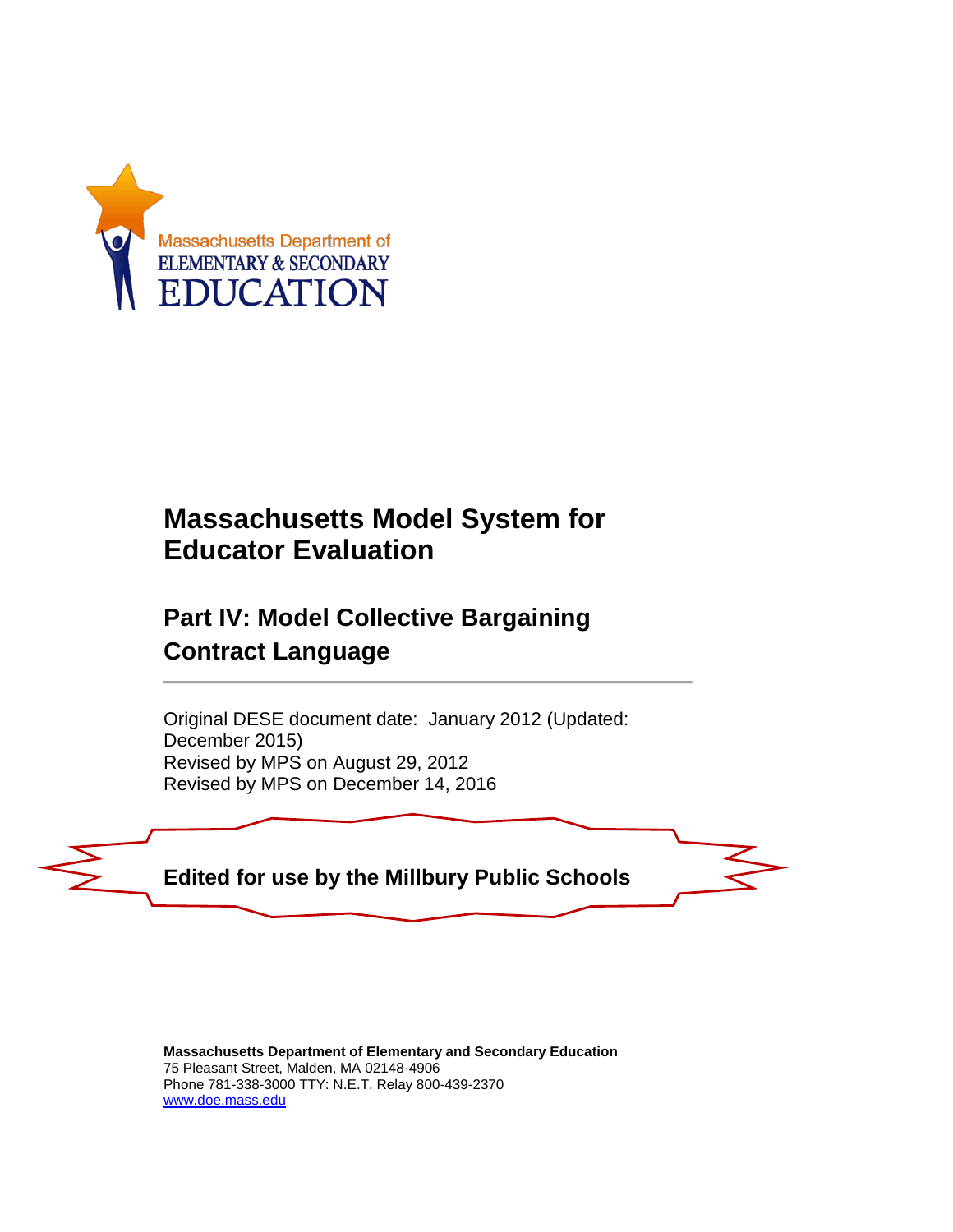

This document was prepared by the Massachusetts Department of Elementary and Secondary Education Mitchell D. Chester, Ed.D. Commissioner

#### **Board of Elementary and Secondary Education Members**

Ms. Maura Banta, Chair, Melrose Ms. Beverly Holmes, Vice Chair, Springfield Dr. Vanessa Calderón-Rosado, Milton Ms. Harneen Chernow, Jamaica Plain Mr. Gerald Chertavian, Cambridge Mr. Matthew Gifford, Chair, Student Advisory Council, Brookline Dr. Jeff Howard, Reading Ms. Ruth Kaplan, Brookline Dr. Dana Mohler-Faria, Bridgewater Mr. Paul Reville, Secretary of Education, Worcester Mr. David Roach, Sutton

Mitchell D. Chester, Ed.D., Commissioner and Secretary to the Board

The Massachusetts Department of Elementary and Secondary Education, an affirmative action employer, is committed to ensuring that all of its programs and facilities are accessible to all members of the public. We do not discriminate on the basis of age, color, disability, national origin, race, religion, sex or sexual orientation. Inquiries regarding the Department's compliance with Title IX and other civil rights laws may be directed to the Human Resources Director, 75 Pleasant St., Malden, MA 02148-4906. Phone: 781-338-6105.

© 2012 Massachusetts Department of Elementary and Secondary Education *Permission is hereby granted to copy any or all parts of this document for non-commercial educational purposes. Please credit the "Massachusetts Department of Elementary and Secondary Education."*

*This document printed on recycled paper*

Massachusetts Department of Elementary and Secondary Education 75 Pleasant Street, Malden, MA 02148-4906 Phone 781-338-3000 TTY: N.E.T. Relay 800-439-2370 www.doe.mass.edu

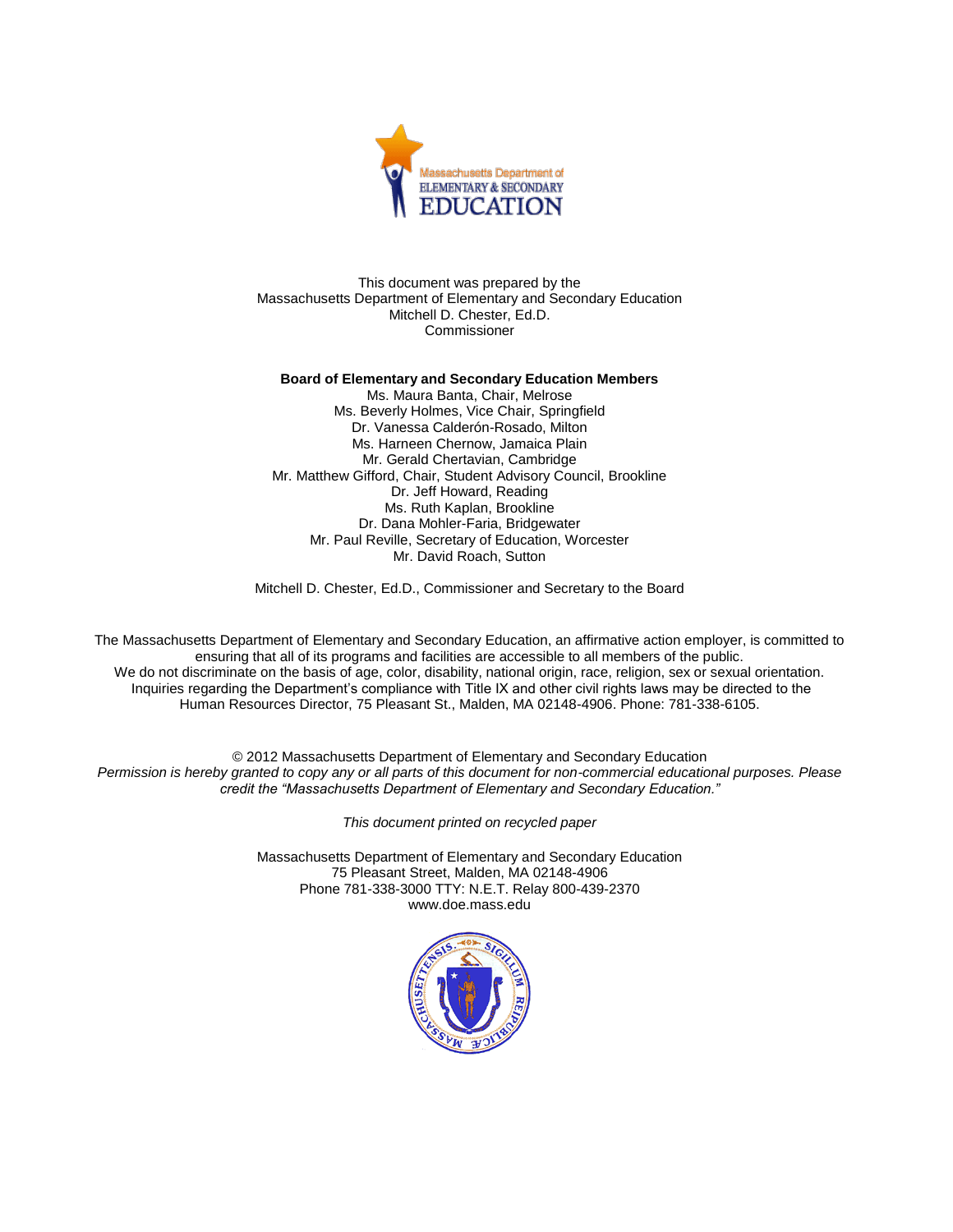**Please note that this document only includes Appendix C.**

**The entire Part IV and all of the DESE Educator Evaluation Model System documents are available at:**

**<http://www.doe.mass.edu/edeval/model/>**

### **Contents (of complete Part IV document)**

| A Letter from the Commissioner                                                            | 1            |  |  |
|-------------------------------------------------------------------------------------------|--------------|--|--|
| The Massachusetts Model System for Educator Evaluation                                    | $\mathbf{2}$ |  |  |
| <b>The Opportunity</b>                                                                    | 3            |  |  |
| <b>Collective Bargaining and Educator Evaluation</b>                                      | 4            |  |  |
| <b>Forms to Support Effective Implementation</b>                                          | 6            |  |  |
| <b>Background: The New Educator Evaluation Framework</b>                                  | 7            |  |  |
| <b>Key Features</b>                                                                       | 7            |  |  |
| <b>Implementation Timetable</b>                                                           | 10           |  |  |
| District Options: Adopt the Contract Language, Adapt it, or Revise an Existing Contract12 |              |  |  |
| <b>ESE's Review Process</b>                                                               | 12           |  |  |
| <b>Reporting Requirements and Educator Confidentiality</b>                                |              |  |  |
| Appendix A. Educator Evaluation and Collective Bargaining                                 | A-1          |  |  |
| Appendix B. Reporting Requirements and Educator Confidentiality                           | B-1          |  |  |

**Only Content item included**

| Appendix C. Teacher and Caseload Educator Model Contract Language | $C-1$ |
|-------------------------------------------------------------------|-------|
|                                                                   |       |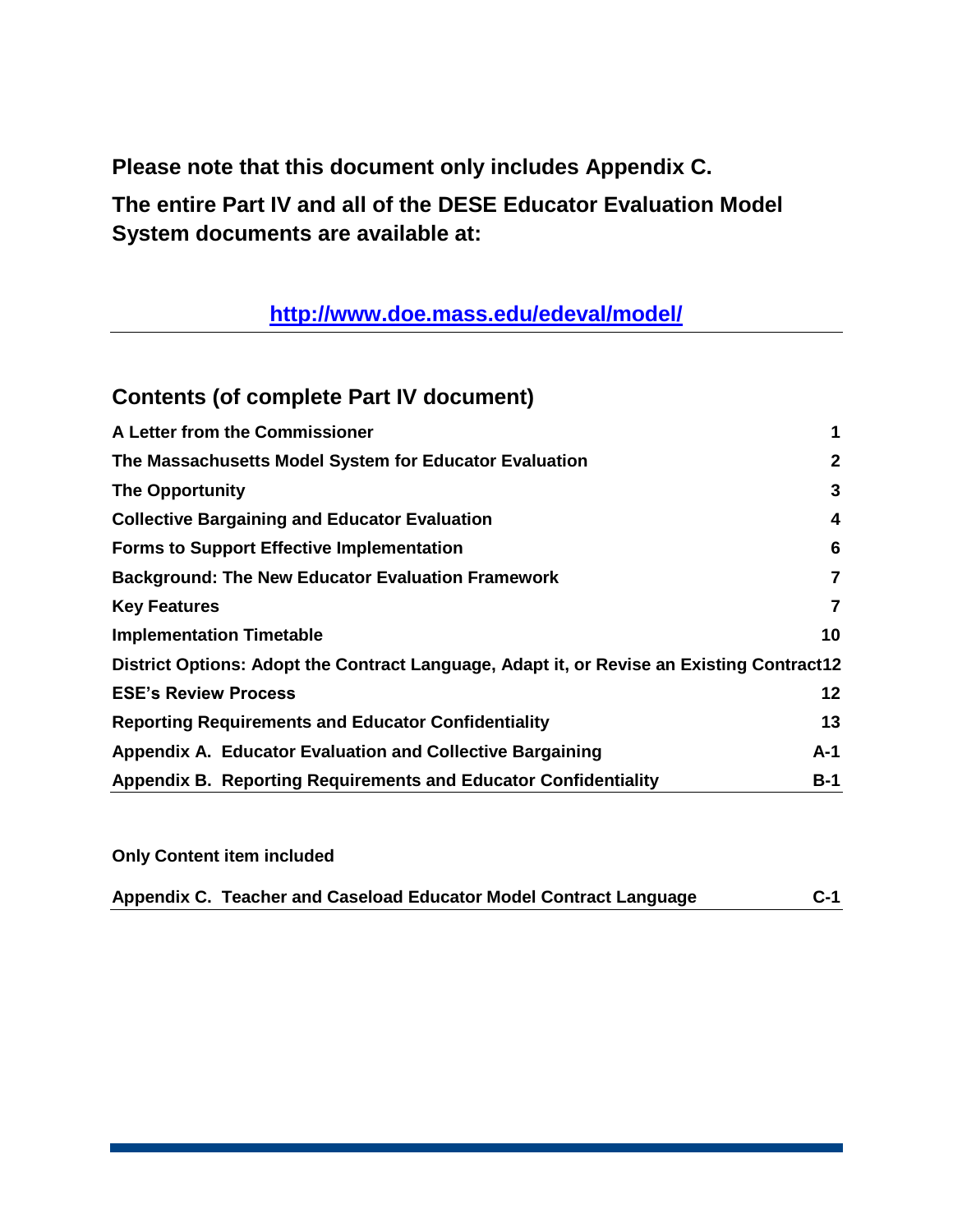## **To the Millbury Public School Educators,**

Over the past several months a group of Millbury Educators and Evaluators have been reviewing and discussing the new DESE Educator Evaluation Model System. The intent of the meetings **has** been to determine the extent to which the Millbury Public Schools will adopt, adapt or revise the Model System to the evaluation process used by the Millbury Public Schools.

The DESE has indicated that school districts **must,** at a minimum, include the requirements that have been voted into law and included in the DESE regulations (M.G.L. Chapter 71, Section 38; 603 CMR 35.03).

Accordingly, the group has determined that model contract language provided by the DESE provides a complete and comprehensive set of guidelines and procedures for the evaluation process, with a few additional items that would be appropriate for the Millbury educators.

This document includes the complete model contract for your review along with the additions that are being proposed that will become the Millbury Public Schools Educator Evaluation System.

Additions are highlighted here along with the corresponding page numbers for your reference:

- 1. Page C- 5 Item S, C-11 Item 11: *A "walkthrough" observation is approximately10-15 minutes in length and a "class period" observation is 30 minutes or more.*
- 2. Page C-12 Item A. iii

*Feedback will be provided in writing for brief unannounced observations (including "Walkthrough Observations") and announced Class Period Observations. Educators may respond to written feedback within 10 school days of receiving written feedback.*

- *3.* Page C-12 Item A.-v *: Within 10 days of receiving feedback on a walkthrough observation, an educator may request an additional walkthrough observation. This request will be honored by the Administration.*
- *4.* Page C-20 table—edited schedule for meeting about and providing summative evaluations (rows 10 and 11)
- 5. Page C-22 Item 25: *Educators to be evaluated in year one (FY2013), will include 1) those who are "off cycle" during the current school year (FY2012); 2) all non-PTS (non-Professional Teacher Status) and 3) any Educator who is on a current Improvement Plan developed during FY2012. A list of educators who will be evaluated in 2013 will be provided by the end of the 2012 school year by the administration.*
- 6. Page C-23 General Provisions DESE documents has duplicate "D)" first D) is now new provision for educator requesting additional observation by different evaluator second original D) is now E).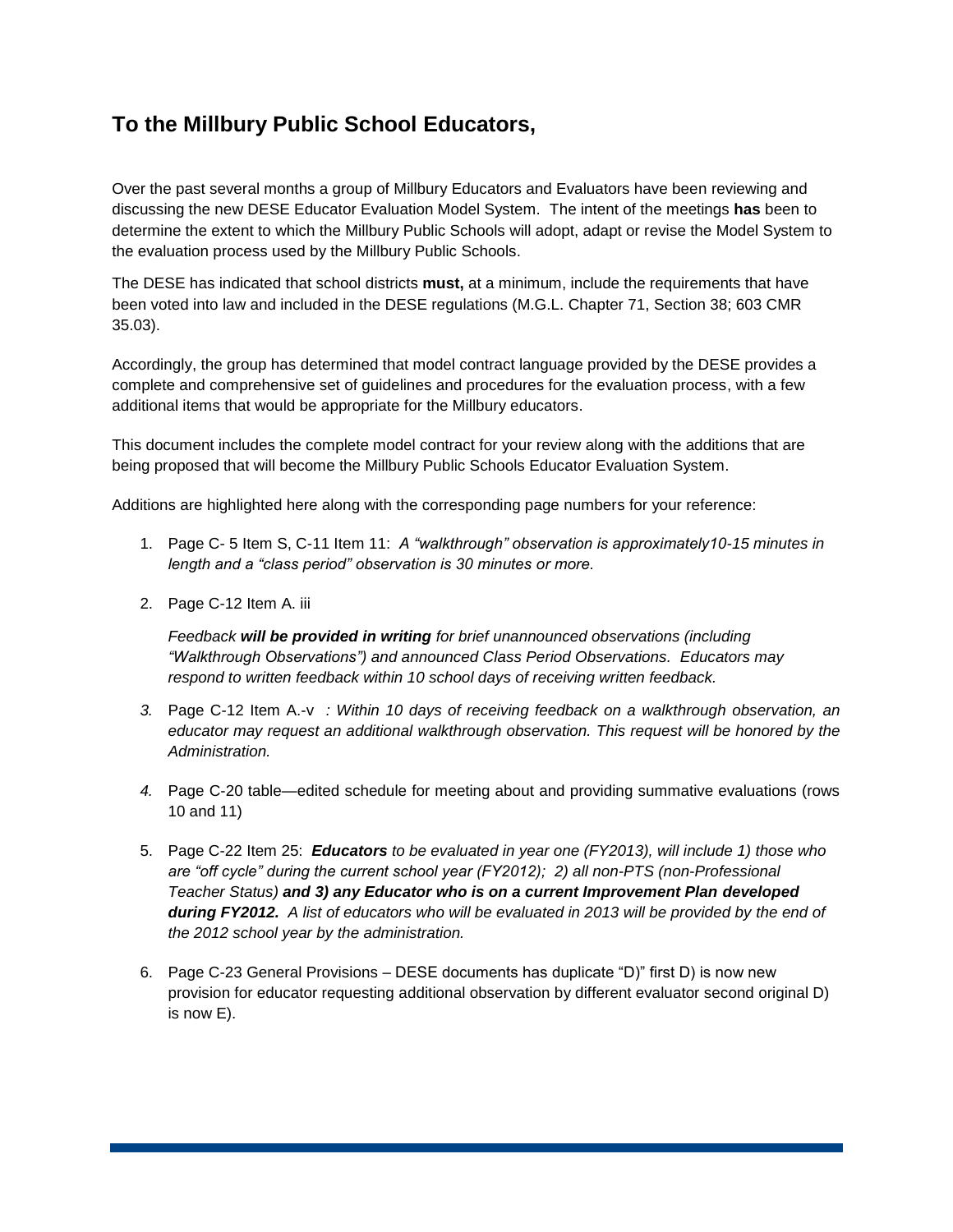## **Appendix C. Teacher and Caseload Educator Model Contract Language**

Article \_\_\_

Table of Contents

- (1) Purpose of Educator Evaluation
- (2) Definitions
- (3) Evidence Used in Evaluation
- (4) Rubric
- (5) Evaluation Cycle: Training
- (6) Evaluation Cycle: Annual Orientation
- (7) Evaluation Cycle: Self-Assessment
- (8) Evaluation Cycle: Goal Setting and Educator Plan Development
- (9) Evaluation Cycle : Observation of Practice and Examination of Artifacts Educators without PTS
- (10) Evaluation Cycle: Observation of Practice and Examination of Artifacts Educators with PTS
- (11) Observations
- (12) Evaluation Cycle: Formative Assessment
- (13) Evaluation Cycle : Formative Evaluation for Two-Year Self-Directed Plans Only
- (14) Evaluation Cycle: Summative Evaluation
- (15) Educator Plans : General
- (16) Educator Plans: Developing Educator Plan
- (17) Educator Plans: Self-Directed Growth Plan
- (18) Educator Plans: Directed Growth Plan
- (19) Educator Plans: Improvement Plan
- (20) Timelines
- (21) Career Advancement
- (22) Rating Impact on Student Learning Growth
- (23) Using Student feedback in Educator Evaluation
- (24) Using Staff feedback in Educator Evaluation
- (25) Transition from Existing Evaluation System
- (26) General Provisions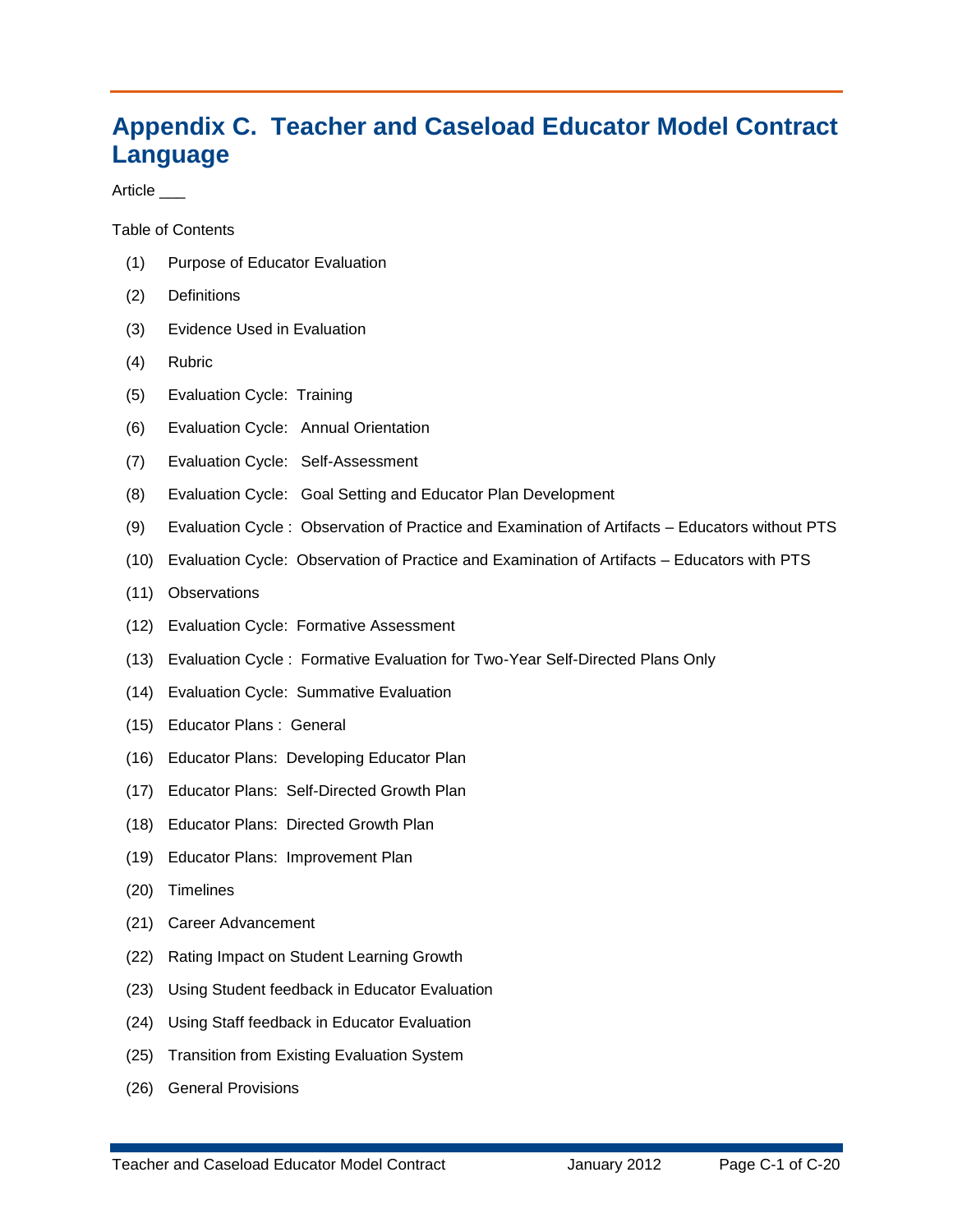#### 1) **Purpose of Educator Evaluation**

- A) This contract language is locally negotiated and based on M.G.L., c.71, § 38; M.G.L. c.150E; the Educator Evaluation regulations, 603 CMR 35.00 et seq.; and the Model System for Educator Evaluation developed and which may be updated from time to time by the Department of Elementary and Secondary Education. See 603 CMR 35.02 (definition of model system). In the event of a conflict between this collective bargaining agreement and the governing laws and regulations, the laws and regulations will prevail.
- B) The Millbury Public Schools are committed to improving the quality of teaching and learning through collaborative dialogue regarding ongoing reflection and growth by means of the Educator Evaluation System.

We believe in:

\*Promoting student growth and achievement

\*Recognizing best practices

\*Identifying ways for educators to reflect and improve their instruction \*Fostering an environment of communication, and honest, constructive feedback that encourages self-reflection

\* Maintaining confidentiality as a non-negotiable

The Millbury Public Schools believe that student learning is our number one priority. We believe that we all can grow.

#### 2) **Definitions (\* indicates definition is generally based on 603 CMR 35.02)**

- A) **\*Artifacts of Professional Practice**: Products of an Educator's work and student work samples that demonstrate the Educator's knowledge and skills with respect to specific performance standards.
- B) **Caseload Educator**: Educators who teach or counsel individual or small groups of students through consultation with the regular classroom teacher, for example, school nurses, guidance counselors, speech and language pathologists, and some reading specialists and special education teachers.
- C) **Classroom teacher**: Educators who teach preK-12 whole classes, and teachers of special subjects as such as art, music, library, and physical education. May also include special education teachers and reading specialists who teach whole classes.
- D) **Categories of Evidence**: Multiple measures of student learning, growth, and achievement, judgments based on observations and artifacts of professional practice, including unannounced observations of practice of any duration; and additional evidence relevant to one or more Standards of Effective Teaching Practice (603 CMR 35.03).
- E) **\*District-determined Measures**: Measures of student learning, growth and achievement related to the Massachusetts Curriculum Frameworks, Massachusetts Vocational Technical Education Frameworks, or other relevant frameworks, that are comparable across grade or subject level district-wide. These measures may include, but shall not be limited to: portfolios approved commercial assessments and district-developed pre and post unit and course assessments, and capstone projects.
- F) **\*Educator(s)**: Inclusive term that applies to all classroom teachers and caseload educators, unless otherwise noted.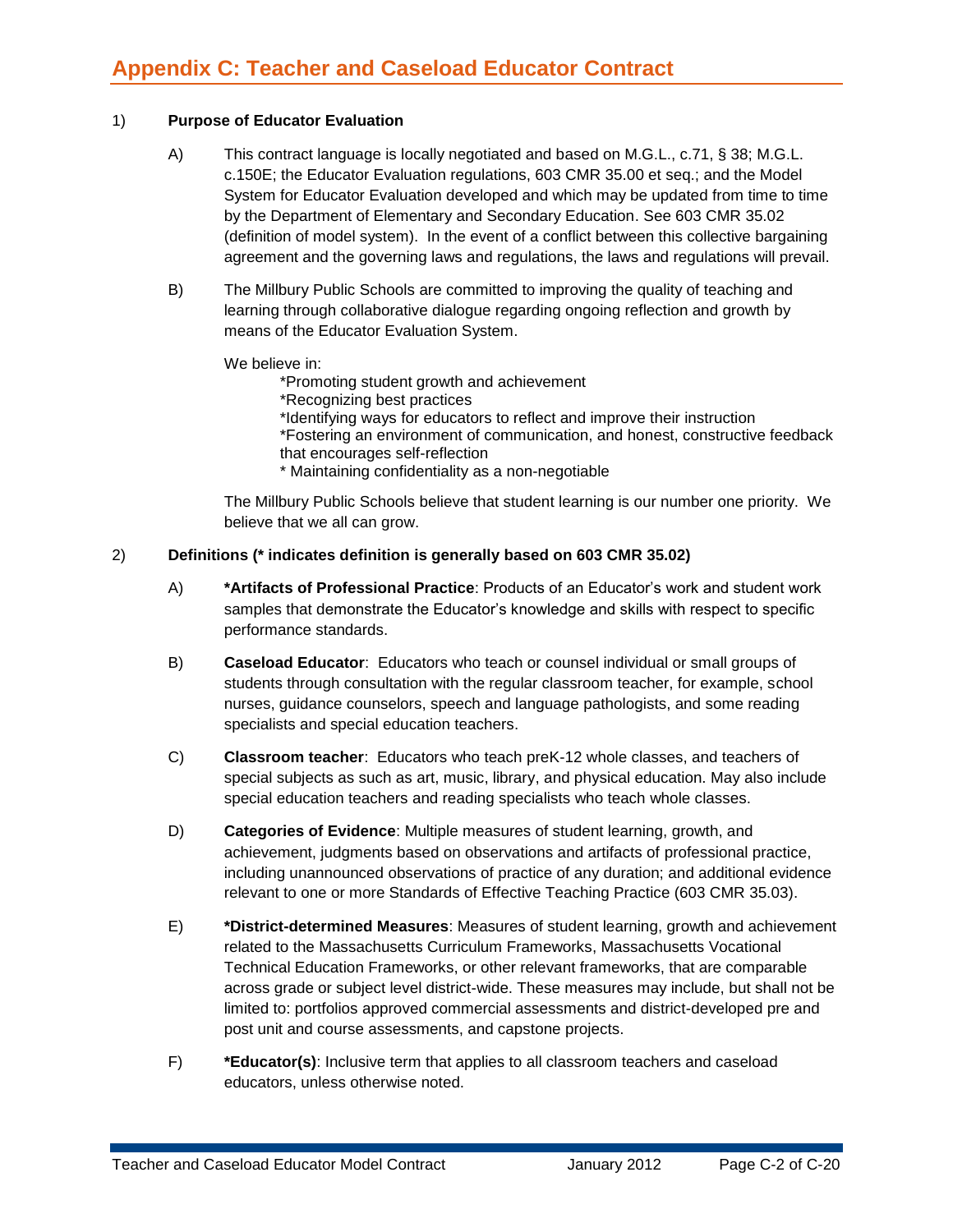- G) **\*Educator Plan**: The growth or improvement actions identified as part of each Educator's evaluation. The type of plan is determined by the Educator's career stage, overall performance rating, and the rating of impact on student learning, growth and achievement. There shall be four types of Educator Plans:
	- i) **Developing Educator Plan** shall mean a plan developed by the Educator and the Evaluator for one school year or less for an Educator without Professional Teacher Status (PTS); or, at the discretion of an Evaluator, for an Educator with PTS in a new assignment.
	- ii) **Self-Directed Growth Plan** shall mean a plan developed by the Educator for one or two school years for Educators with PTS who are rated proficient or exemplary.
	- iii) **Directed Growth Plan** shall mean a plan developed by the Educator and the Evaluator of one school year or less for Educators with PTS who are rated needs improvement.
	- iv) **Improvement Plan** shall mean a plan developed by the Evaluator of at least 30 calendar days and no more than one school year for Educators with PTS who are rated unsatisfactory with goals specific to improving the Educator's unsatisfactory performance. In those cases where an Educator is rated unsatisfactory near the close of a school year, the plan may include activities during the summer preceding the next school year.
- H) **\*ESE:** The Massachusetts Department of Elementary and Secondary Education.
- I) **\*Evaluation**: The ongoing process of defining goals and identifying, gathering, and using information as part of a process to improve professional performance (the "formative evaluation" and "formative assessment") and to assess total job effectiveness and make personnel decisions (the "summative evaluation").
- J) **\*Evaluator**: Any person designated by a superintendent who has primary or supervisory responsibility for observation and evaluation. The superintendent is responsible for ensuring that all Evaluators have training in the principles of supervision and evaluation. Each Educator will have one primary Evaluator at any one time responsible for determining performance ratings.
	- i) **Primary Evaluator** shall be the person who determines the Educator's performance ratings and evaluation.
	- ii) **Supervising Evaluator** shall be the person responsible for developing the Educator Plan, supervising the Educator's progress through formative assessments, evaluating the Educator's progress toward attaining the Educator Plan goals, and making recommendations about the evaluation ratings to the primary Evaluator at the end of the Educator Plan. The Supervising Evaluator may be the primary Evaluator or his/her designee.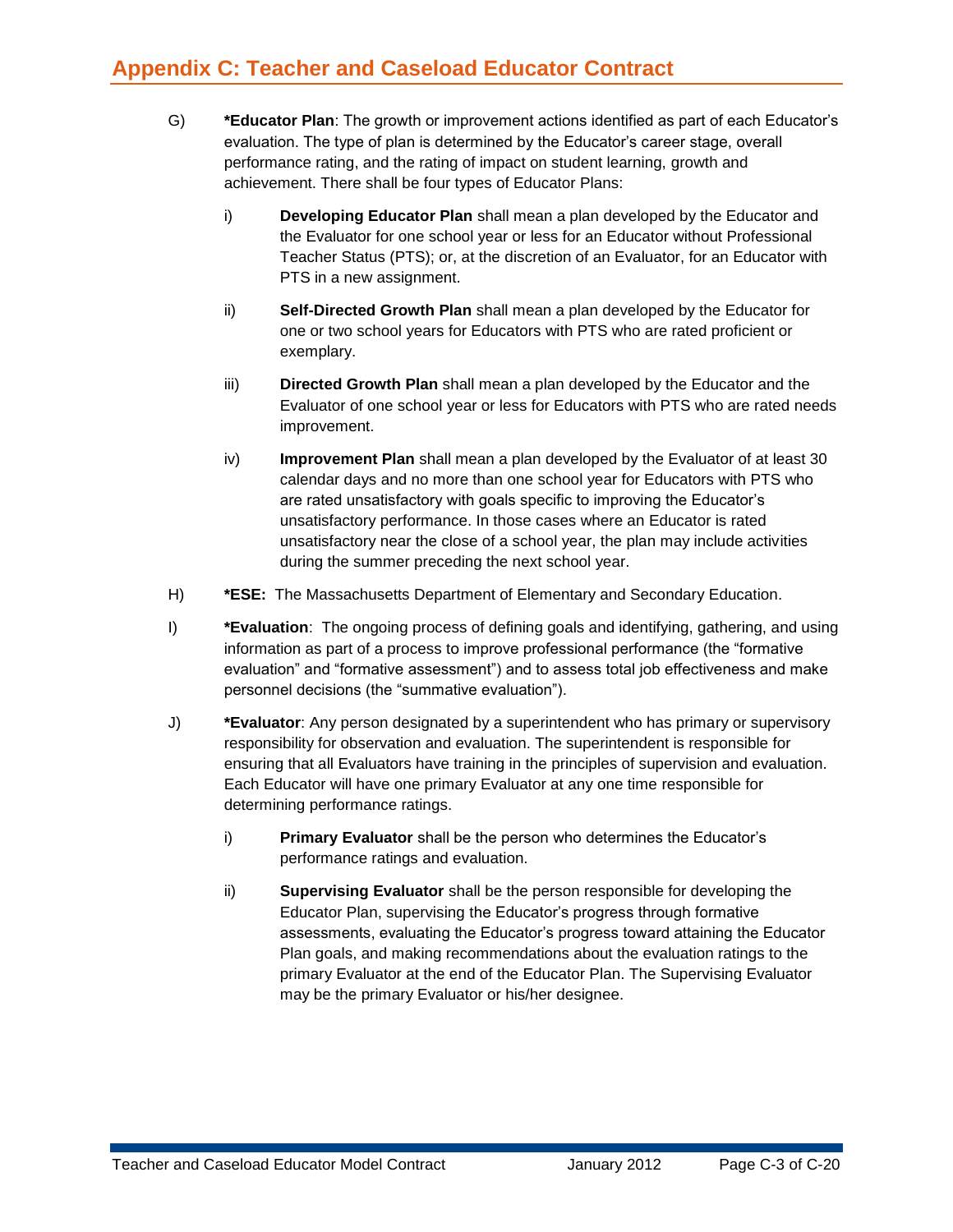- iii) **Teaching Staff Assigned to More Than One Building**: Each Educator who is assigned to more than one building will be evaluated by the appropriate administrator where the individual is assigned most of the time. The principal of each building in which the Educator serves must review and sign the evaluation, and may add written comments. In cases where there is no predominate assignment, the superintendent will determine who the primary evaluator will be.
- iv) **Notification:** The Educator shall be notified in writing of his/her primary Evaluator and supervising Evaluator, if any, at the outset of each new evaluation cycle. The Evaluator(s) may be changed upon notification in writing to the Educator.
- K) **Evaluation Cycle**: A five-component process that all Educators follow consisting of 1) Self-Assessment; 2) Goal-setting and Educator Plan Development; 3) Implementation of the Plan; 4) Formative Assessment/Evaluation; and 5) Summative Evaluation.
- L) **\*Experienced Educator**: An educator with Professional Teacher Status (PTS).
- M) **\*Family**: Includes students' parents, legal guardians, foster parents, or primary caregivers.
- N) **\*Formative Assessment**: The process used to assess progress towards attaining goals set forth in Educator plans, performance on standards, or both. This process may take place at any time(s) during the cycle of evaluation, but typically takes place at mid-cycle.
- O) **\*Formative Evaluation**: An evaluation conducted at the end of Year 1 for an Educator on a 2-year Self-Directed Growth plan which is used to arrive at a rating on progress towards attaining the goals set forth in the Educator Plan, performance on Standards and Indicators of Effective Teaching Practice, or both.
- P) **\*Goal:** A specific, actionable, and measurable area of improvement as set forth in an Educator's plan. A goal may pertain to any or all of the following: Educator practice in relation to Performance Standards, Educator practice in relation to indicators, or specified improvement in student learning, growth and achievement. Goals may be developed by individual Educators, by the Evaluator, or by teams, departments, or groups of Educators who have the same role.
- Q) **\*Measurable**: That which can be classified or estimated in relation to a scale, rubric, or standards.
- R) **Multiple Measures of Student Learning**: Measures must include a combination of classroom, school and district assessments, student growth percentiles on state assessments, if state assessments are available, and student MEPA gain scores.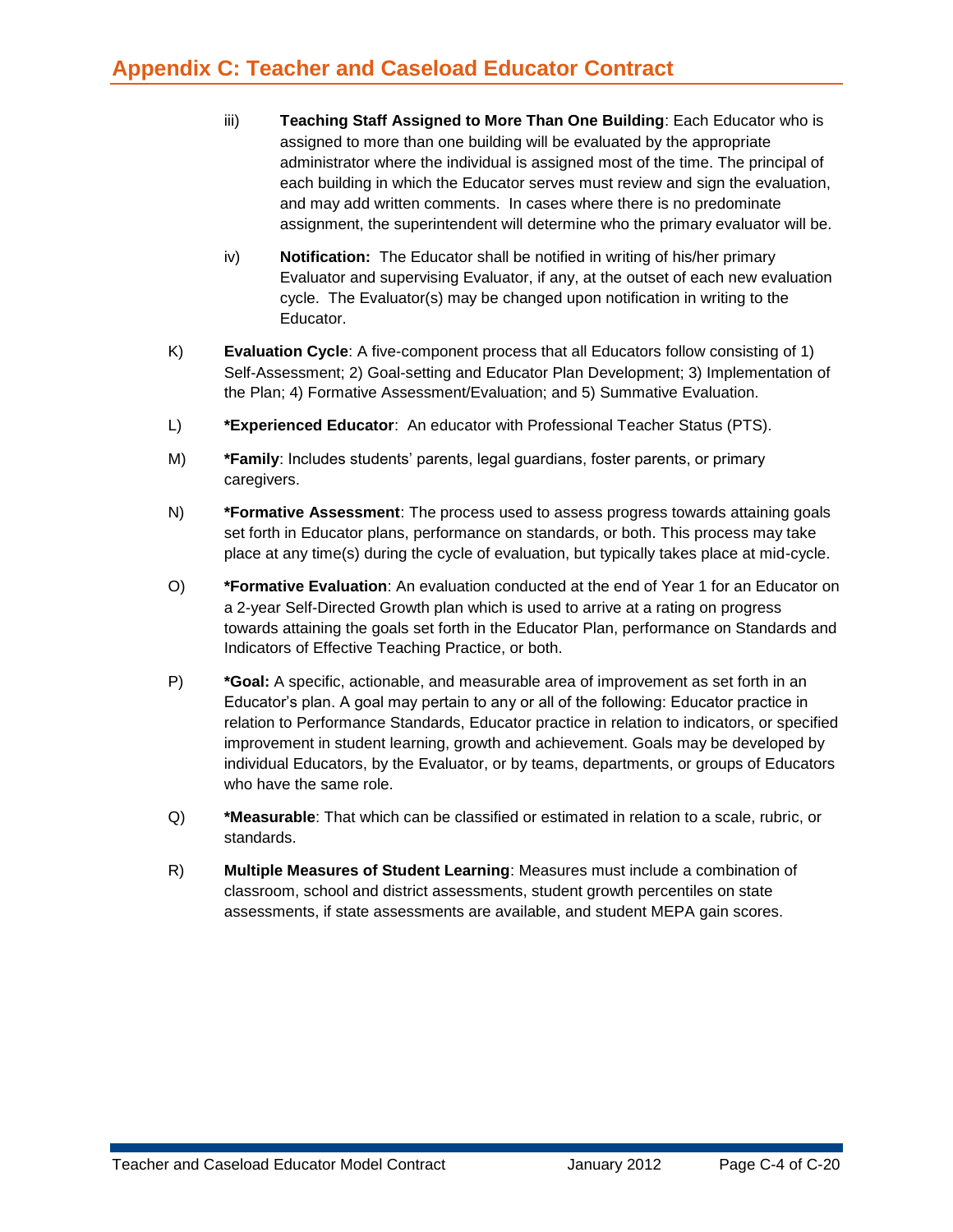## **Appendix C: Teacher and Caseload Educator Contract**

S) \***Observation:** A data gathering process that includes notes and judgments made during one or more classroom or worksite visits(s) of any duration by the Evaluator and may include examination of artifacts of practice including student work. An observation may occur in person or through video. Video observations will be done openly and with knowledge of the Educator. The parties agree to bargain the protocols of video observations should either party wish to adopt such practice. Classroom or worksite observations conducted pursuant to this article must result in **written** feedback to the Educator**<sup>1</sup>** \*. Normal supervisory responsibilities of department, building and district administrators will also cause administrators to drop in on classes and other activities in the worksite at various times as deemed necessary by the administrator. Carrying out these supervisory responsibilities, when they do not result in targeted and constructive feedback to the Educator, are not observations as defined in this Article.

**<sup>1</sup> – Note -this is a Millbury Public Schools addition:** *A "walkthrough" observation is a minimum of 10 minutes in length and a formal observation is 30 minutes or more or a normal session time for ancillary staff. Please see page C-12 Item A.iii for more information on "feedback"*

- T) **Parties**: The parties to this agreement are the Millbury School Committee and the employee organization that represents the Educators covered by this agreement for purposes of collective bargaining ("Millbury Teachers' Association")
- U) **\*Performance Rating:** Describes the Educator's performance on each performance standard and overall. There shall be four performance ratings:
	- Exemplary: the Educator's performance consistently and significantly exceeds the requirements of a standard or overall. The rating of exemplary on a standard indicates that practice significantly exceeds proficient and could serve as a model of practice on that standard district-wide.
	- **Proficient: the Educator's performance fully and consistently meets the requirements** of a standard or overall. Proficient practice is understood to be fully satisfactory.
	- **•** Needs Improvement: the Educator's performance on a standard or overall is below the requirements of a standard or overall, but is not considered to be unsatisfactory at this time. Improvement is necessary and expected.
	- Unsatisfactory: the Educator's performance on a standard or overall has not significantly improved following a rating of needs improvement, or the Educator's performance is consistently below the requirements of a standard or overall and is considered inadequate, or both.
- V) **\*Performance Standards**: Locally developed standards and indicators pursuant to M.G.L. c. 71, § 38 and consistent with, and supplemental to 603 CMR 35.00. The parties may agree to limit standards and indicators to those set forth in 603 CMR 35.03.
- W) **\*Professional Teacher Status**: PTS is the status granted to an Educator pursuant to M.G.L. c. 71, § 41.
- X) **Rating of Educator Impact on Student Learning**: A rating of high, moderate or low based on trends and patterns on state assessments and district-determined measures. The Millbury Public Schools and Millbury Teachers' Association have agreed that all teachers will receive a moderate rating. Teachers may present evidence to their evaluator to be considered for a high rating based on assessment data.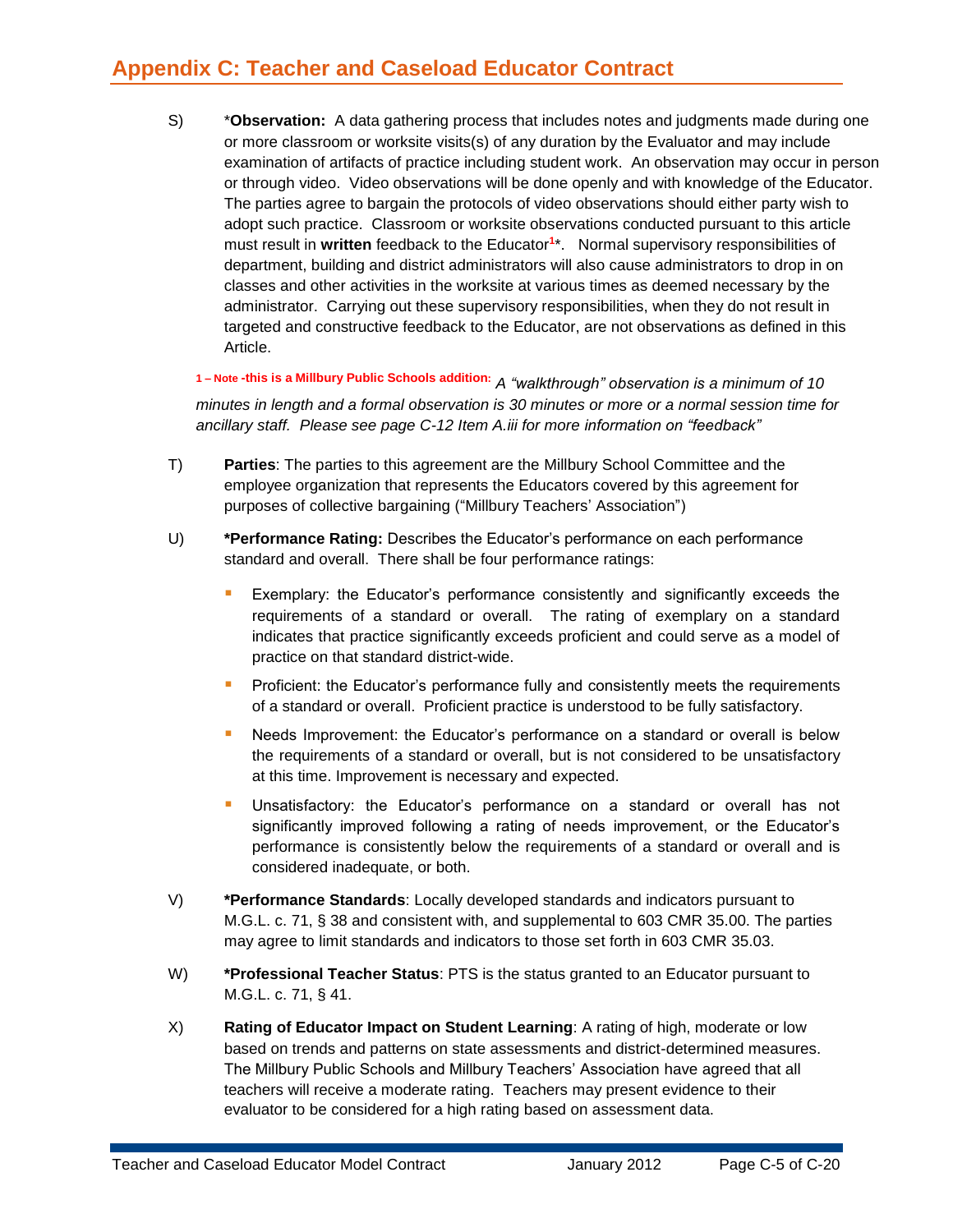- Y) **Rating of Overall Educator Performance**: The Educator's overall performance rating is based on the Evaluator's professional judgment and examination of evidence of the Educator's performance against the four Performance Standards and the Educator's attainment of goals set forth in the Educator Plan, as follows:
	- i) Standard 1: Curriculum, Planning and Assessment
	- ii) Standard 2: Teaching All Students
	- iii) Standard 3: Family and Community Engagement
	- iv) Standard 4: Professional Culture
	- v) Attainment of Professional Practice Goal(s)
	- vi) Attainment of Student Learning Goal(s)
- Z) **\*Rubric**: A scoring tool that describes characteristics of practice or artifacts at different levels of performance. The rubrics for Standards and Indicators of Effective Teaching Practice are used to rate Educators on Performance Standards, these rubrics consists of:
	- i) Standards: Describes broad categories of professional practice, including those required in 603 CMR 35.03
	- ii) Indicators: Describes aspects of each standard, including those required in 603 CMR 35.03
	- iii) Elements: Defines the individual components under each indicator
	- iv) Descriptors: Describes practice at four levels of performance for each element
- AA) **\*Summative Evaluation**: An evaluation used to arrive at a rating on each standard, an overall rating, and as a basis to make personnel decisions. The summative evaluation includes the Evaluator's judgments of the Educator's performance against Performance Standards and the Educator's attainment of goals set forth in the Educator's Plan.
- BB) **\*Superintendent**: The person employed by the school committee pursuant to M.G.L. c. 71 §59 and §59A. The superintendent is responsible for the implementation of 603 CMR 35.00.
- CC) **\*Teacher:** An Educator employed in a position requiring a certificate or license as described in 603 CMR 7.04(3)(a, b, and d) and in the area of vocational education as provided in 603 CMR 4.00. Teachers may include, for example, classroom teachers, librarians, guidance counselors, or school nurses.
- DD) **\*Trends in student learning**: At least two years of data from the district-determined measures and state assessments used in determining the Educator's rating on impact on student learning as high, moderate or low. (See X)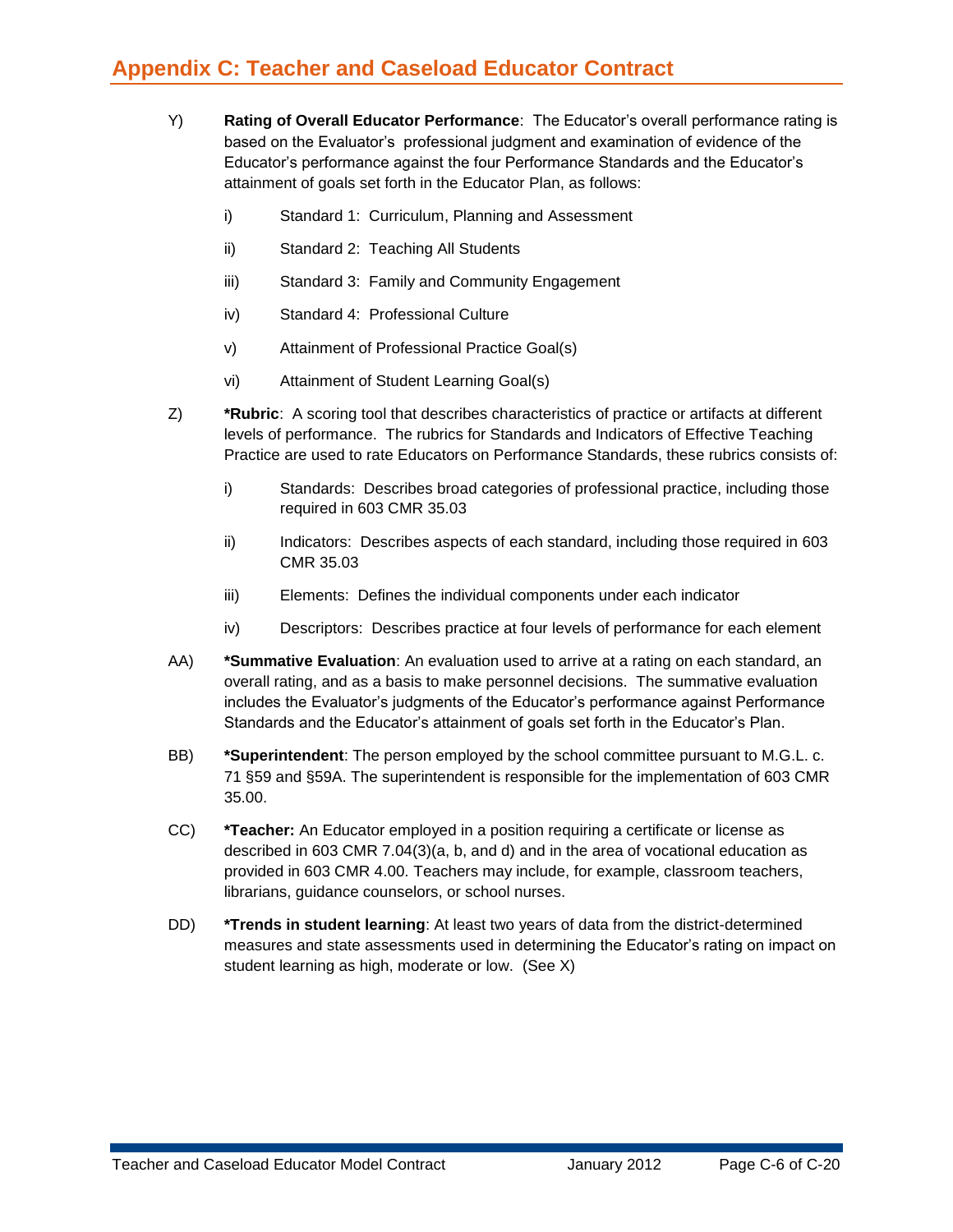### 3) **Evidence Used In Evaluation**

The following categories of evidence shall be used in evaluating each Educator:

- A) Multiple measures of student learning, growth, and achievement, which may include:
	- i) Measures of student progress on classroom assessments that are aligned with the Massachusetts Curriculum Frameworks or other relevant frameworks and are comparable within grades or subjects in a school;
	- ii) Measures of student progress and/or achievement toward student learning goals set between the Educator and Evaluator for the school year or some other period of time established in the Educator Plan.
	- iii) For Educators whose primary role is not as a classroom teacher, the appropriate measures of the Educator's contribution to student learning, growth, and achievement set by the Educator and Evaluator. The measures set by the Educator and Evaluator should be based on the Educator's role and responsibility.
- B) Judgments based on observations and artifacts of practice including:
	- i) Unannounced observations of practice of any duration.
	- ii) Announced ob**s**ervation(s) for non-PTS Educators in their first year of practice in a school, Educators on Improvement Plans, and as determined by the Evaluator.
	- iii) Examination of Educator work products.
	- iv) Examination of student work samples.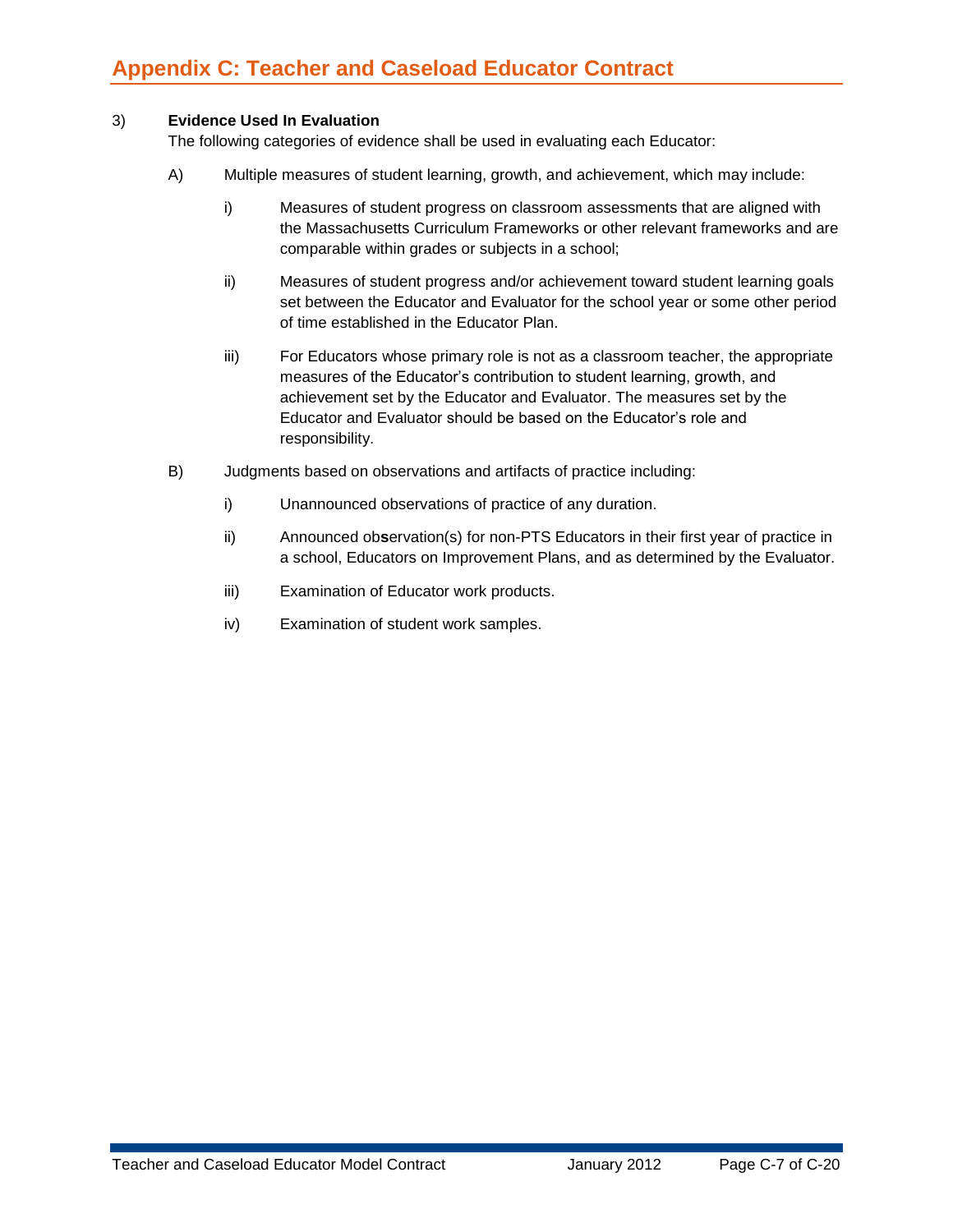## **Appendix C: Teacher and Caseload Educator Contract**

- C) Evidence relevant to one or more Performance Standards, including but not limited to:
	- i) Evidence compiled and presented by the Educator, including:
	- ii) Evidence of progress towards professional practice goal(s);
	- iii) Evidence of progress toward student learning outcomes goal(s).
	- iv) Student and Staff Feedback see #23-24, below; and
	- v) Any other relevant evidence from any source that the Evaluator shares with the Educator. Other relevant evidence could include information provided by other administrators such as the superintendent.

#### 4) **Rubric**

The rubrics are a scoring tool used for the Educator's self-assessment, the formative assessment, the formative evaluation and the summative evaluation. The districts may use either the rubrics provided by ESE or comparably rigorous and comprehensive rubrics developed or adopted by the district and reviewed by ESE.

#### 5) **Evaluation Cycle: Training**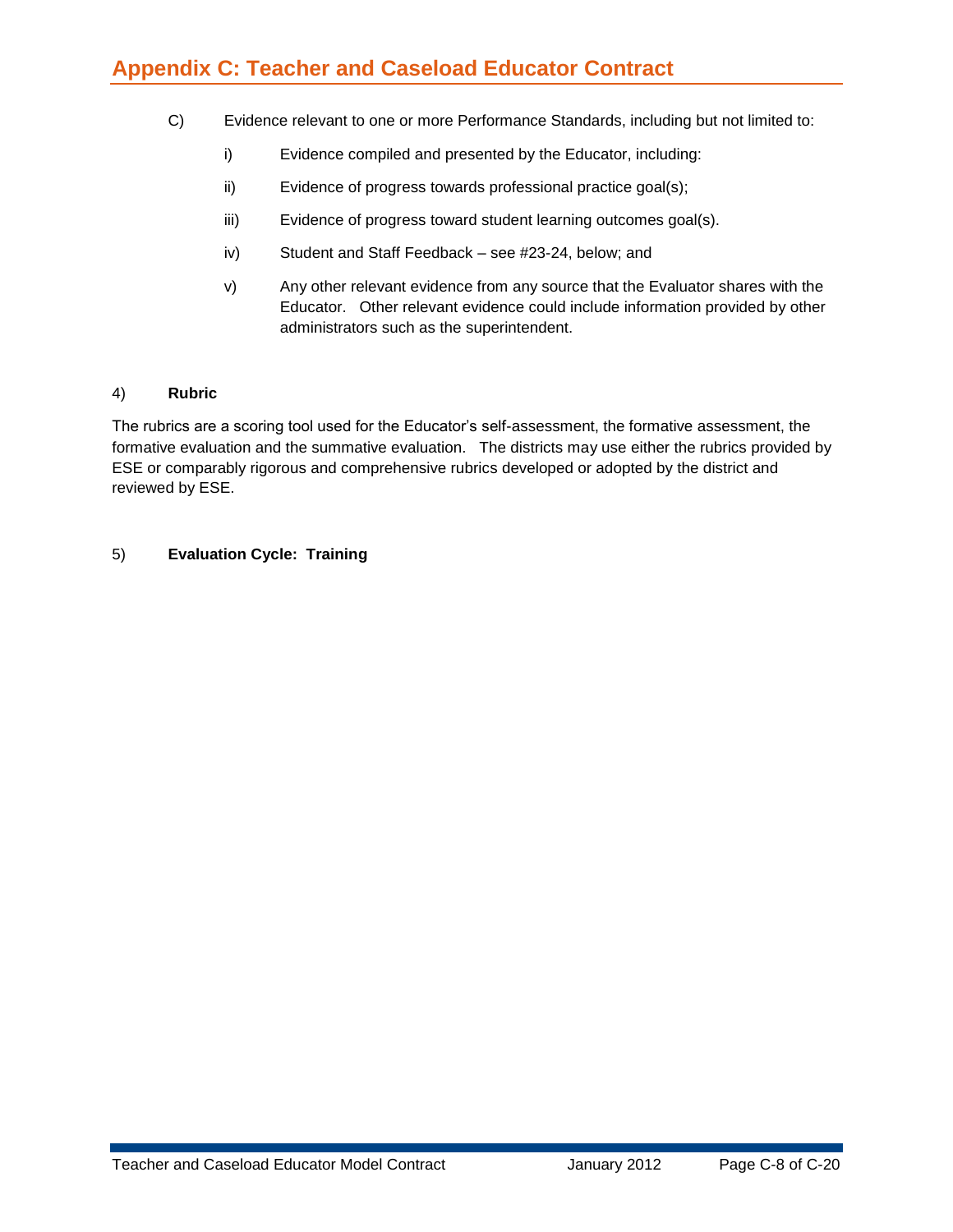#### **Evaluation Cycle: Annual Orientation (To be provided at New Teacher Orientation and through Safe Schools)**

- A) At the start of each school year, the superintendent, principal or designee shall conduct a meeting for Educators and Evaluators focused substantially on educator evaluation. The superintendent, principal or designee shall:
	- i) Provide an overview of the evaluation process, including goal setting and the educator plans.
	- ii) Provide all Educators with directions for obtaining a copy of the forms used by the district. These may be electronically provided.
	- iii) The faculty meeting may be digitally recorded to facilitate orientation of Educators hired after the beginning of the school year.

#### 6) **Evaluation Cycle: Self-Assessment**

- A) Completing the Self-Assessment
	- i) The evaluation cycle begins with the Educator completing and submitting to the Primary or Supervising Evaluator a self-assessment by October 1st or within four weeks of the start of their employment at the school.
	- ii) The self-assessment includes:
		- (a) An analysis of evidence of student learning, growth and achievement for students under the Educator's responsibility.
		- (b) An assessment of practice against each of the four Performance Standards of effective practice using the district's rubric.
		- (c) Proposed goals to pursue:
			- (1st) At least one goal directly related to improving the Educator's own professional practice.
			- (2nd) At least one goal directed related to improving student learning.
- B) Proposing the goals
	- i) Educators must consider goals for grade-level, subject-area, department teams, or other groups of Educators who share responsibility for student learning and results, except as provided in (ii) below. Educators may meet with teams to consider establishing team goals. Evaluators may participate in such meetings.
	- ii) For all Educators the Evaluator or his/her designee will meet with each Educator by October 15th (or within four weeks of the Educator's first day of employment if the Educator begins employment after September 15<sup>th</sup>).
	- iii) For Educators with PTS and ratings of needs improvement or unsatisfactory, the professional practice goal(s) must address specific standards and indicators identified for improvement. In addition, the goals may address shared grade level or subject area team goals.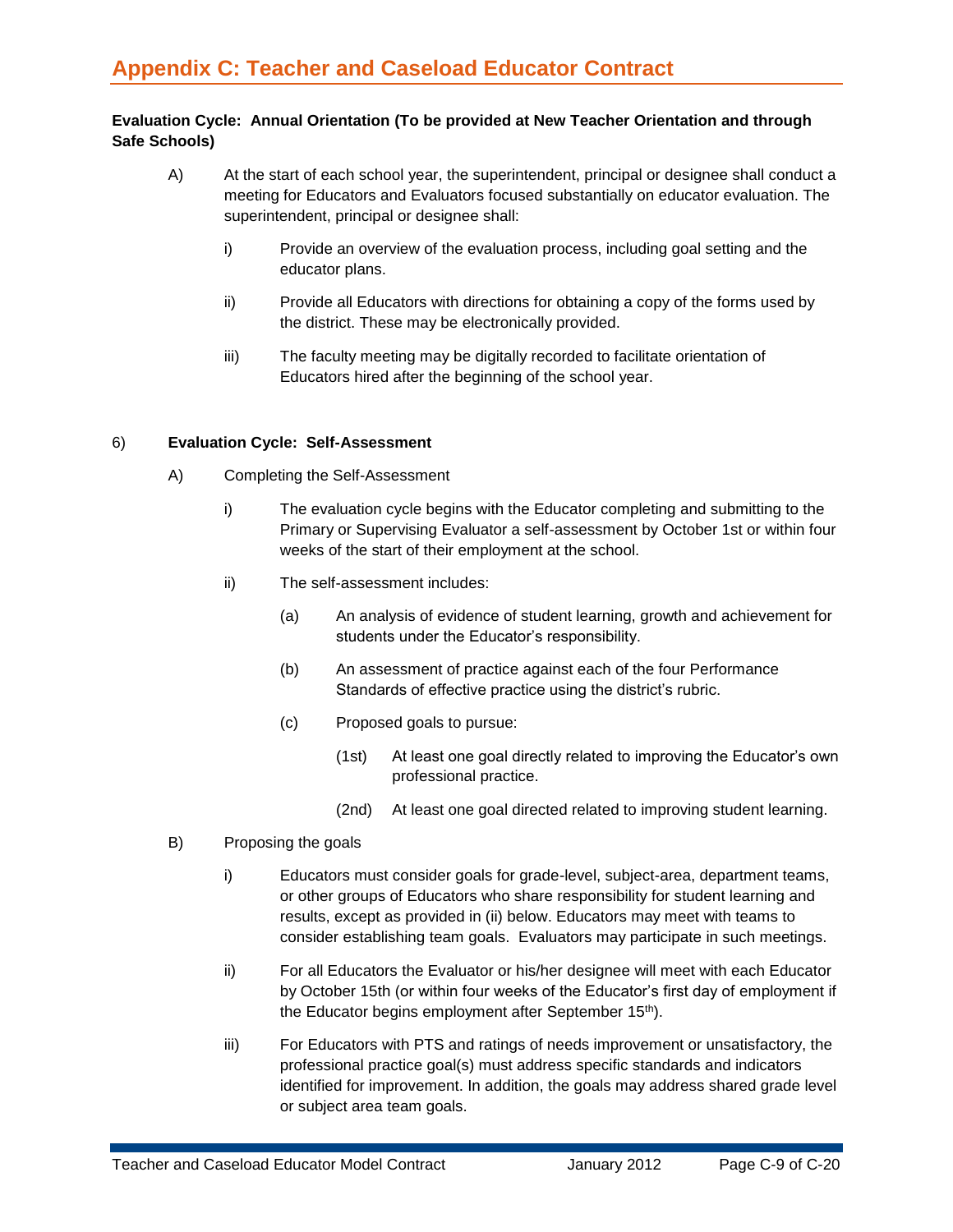#### 7) **Evaluation Cycle: Goal Setting and Development of the Educator Plan**

- A) Every Educator has an Educator Plan that includes, but is not limited to, one goal related to the improvement of practice; one goal for the improvement of student learning. The Plan also outlines actions the Educator must take to attain the goals established in the Plan and benchmarks to assess progress. Goals may be developed by individual Educators, by the Evaluator, by teams, departments, or groups of Educators who have the similar roles and/or responsibilities. See Sections 15-19 for more on Educator Plans.
- B) To determine the goals to be included in the Educator Plan, the Evaluator reviews the goals the Educator has proposed in the Self-Assessment, using evidence of Educator performance and impact on student learning, growth and achievement based on the Educator's self-assessment and other sources that Evaluator shares with the Educator. The process for determining the Educator's impact on student learning, growth and achievement will be determined after ESE issues guidance on this matter. See #22, below.
- C) Educator Plan and Goal Development Meetings shall be conducted as follows:
	- i) Educators in the same school may meet with the Evaluator in teams and/or individually at the end of the previous evaluation cycle or by October 15th of the next academic year to develop their Educator Plan. Educators shall not be expected to meet during the summer hiatus.
	- ii) For those Educators new to the school, the meeting with the Evaluator to establish the Educator Plan must occur by October 15<sup>th</sup> or within six weeks of the start of their assignment in that school.
	- iii) The Evaluator shall meet individually with Educators with PTS and ratings of needs improvement or unsatisfactory to develop professional practice goal(s) that must address specific standards and indicators identified for improvement. In addition, the goals may address shared grade level or subject matter goals.
- D) The Evaluator completes the Educator Plan by November 1st. The Educator shall sign the Educator Plan within 5 school days of its receipt and may include a written response. The Educator's signature indicates that the Educator received the plan in a timely fashion. The signature does not indicate agreement or disagreement with its contents. The Evaluator retains final authority over the content of the Educator's Plan.

#### 8) **Evaluation Cycle: Observation of Practice and Examination of Artifacts – Educators without PTS**

- A) In the first three years of practice or first year assigned to a school:
	- i) The Educator shall have at least one announced observation during the school year using the protocol described in section 11B, below.
	- ii) The Educator shall have at least two unannounced walkthroughs/observations during the school year.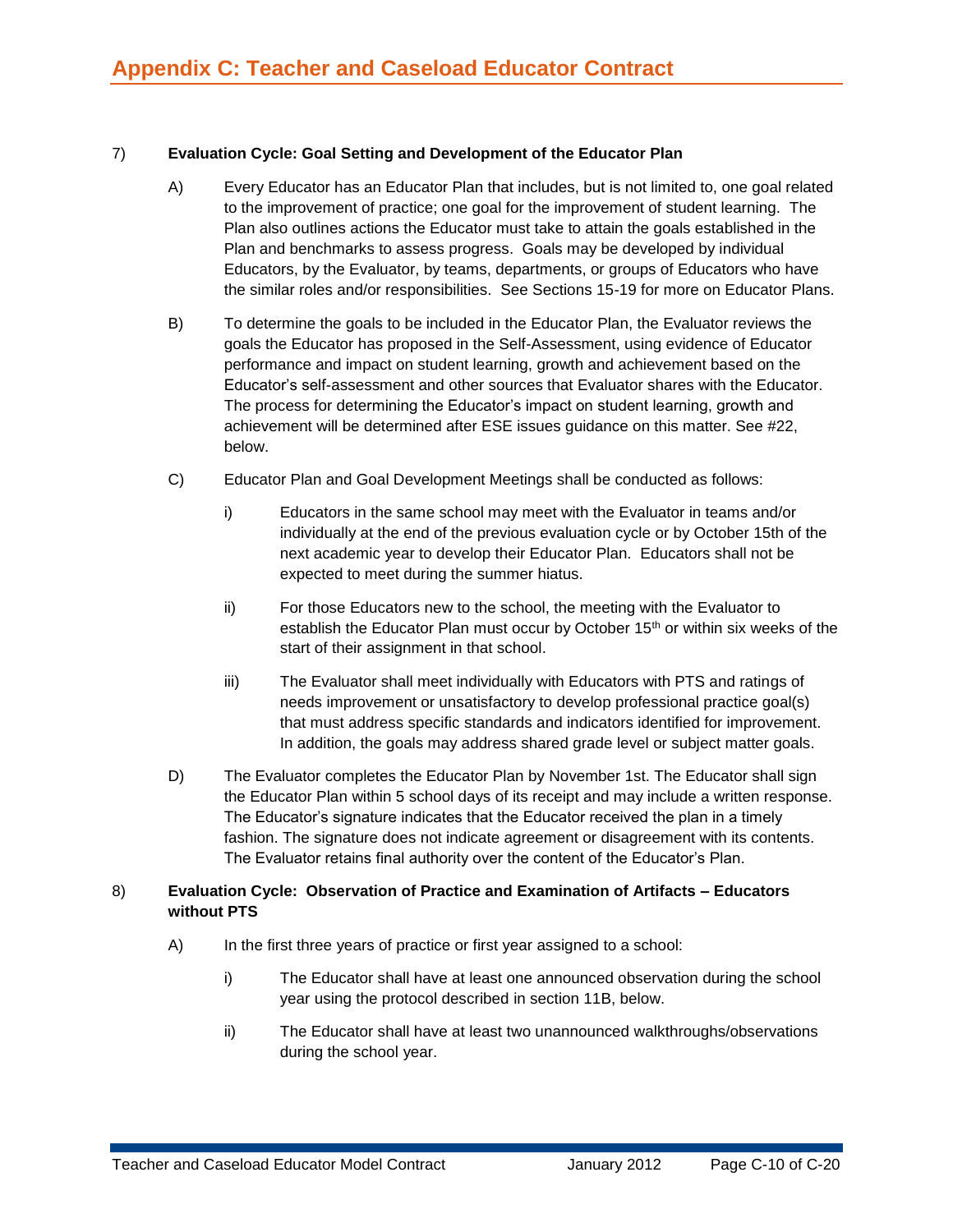#### 9) **Evaluation Cycle: Observation of Practice and Examination of Artifacts – Educators with PTS**

- A) The Educator whose overall rating is proficient or exemplary must have at least one unannounced observation during the evaluation cycle.
- B) The Educator whose overall rating is needs improvement must be observed according to the Directed Growth Plan during the period of Plan. which must include at least two unannounced observations.
- C) The Educator whose overall rating is unsatisfactory must be observed according to the Improvement Plan which must include both unannounced and announced observations. The number and frequency of the observations shall be determined by the Evaluator, but in no case, for improvement plans of one year, shall there be fewer than one announced and four unannounced observations. For Improvement Plans of six months or fewer, there must be no fewer than one announced and two unannounced observations.

#### 10) **Observations**

The Evaluator's first observation of NPTS Educators should take place by November 15<sup>th</sup>. All formal observations will be completed by the Friday before February vacation. Observations should be completed for all educators by May 15th. The Evaluator may conduct additional observations after this date.

The Evaluator is not required, nor expected to review all the indicators in a rubric during an observation.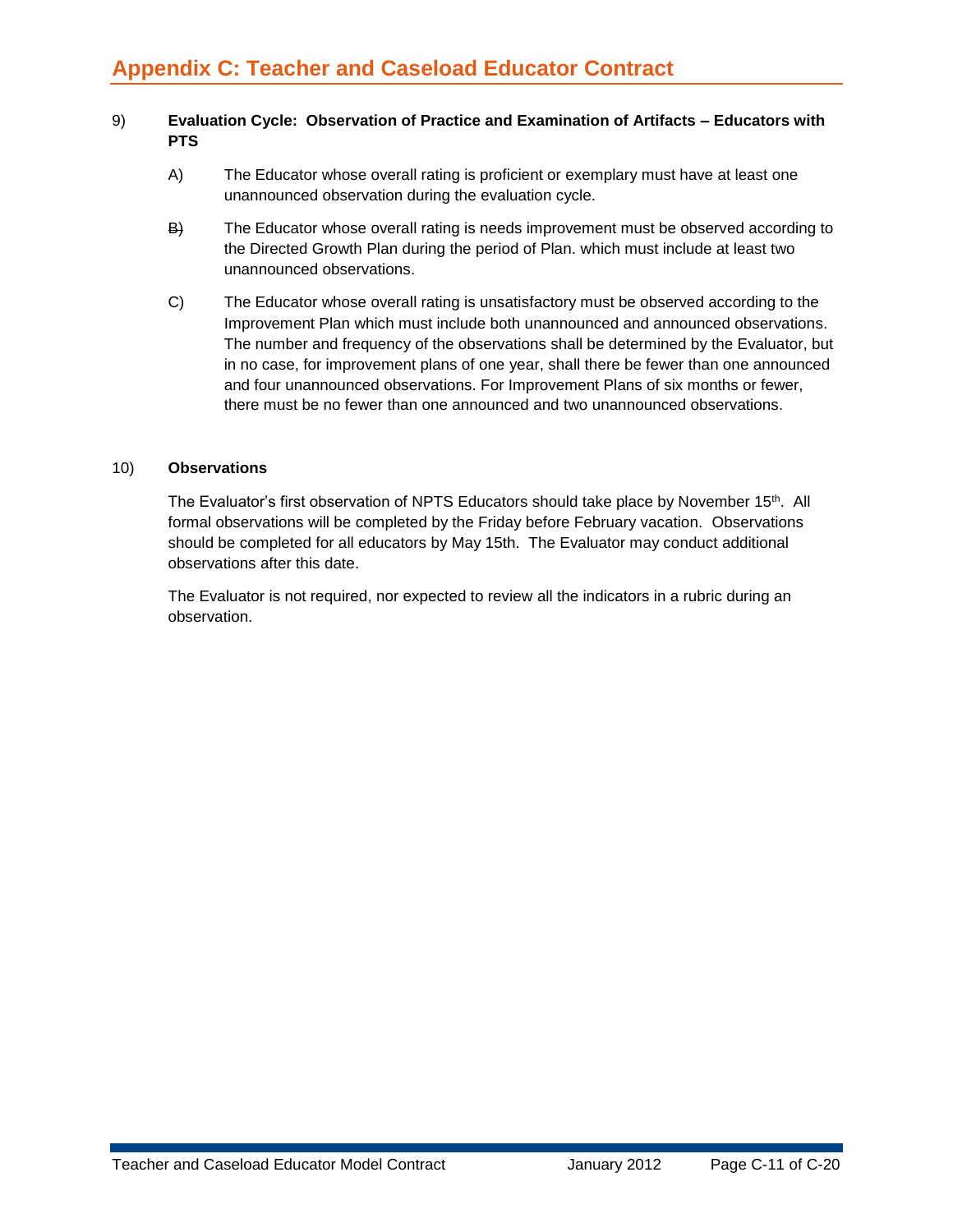- A) Unannounced Observations
	- i) Unannounced observations may be in the form of partial or full-period classroom observations, Walkthroughs/Observations, or any other means deemed useful by the Evaluator based on the Educator's role.
	- ii) The Educator will be provided with at least brief written feedback from the Evaluator within 5 school days of the observation. The written feedback shall be delivered to the Educator in person, by email, placed in the Educator's mailbox or mailed to the Educator's home.

### *Note -this is a Millbury Public Schools addition*:

*iii) Feedback will be provided in writing for brief unannounced observations (including "Walkthrough Observations") and announced Formal Observations. Educators may respond to written feedback within 10 school days of receiving written feedback.*

*Note -this is a Millbury Public Schools addition* Within 10 school days of receiving feedback, an educator may request an additional walkthrough observation. This request will be honored by the Administration.

- B) Announced Observations
	- i) All non-PTS Educators in their first three years in the school, PTS Educators on Improvement Plans and other educators at the discretion of the evaluator shall have at least one Announced Observation per year.
		- (a) The Evaluator shall select the date and time of the lesson or activity to be observed and discuss with the Educator any specific goal(s) for the observation.
		- (b) Within 5 school days of the scheduled observation, upon request of either the Evaluator or Educator, the Evaluator and Educator shall meet for a preobservation conference. In lieu of a meeting, the Educator may inform the Evaluator in writing of the nature of the lesson, the student population served, and any other information that will assist the Evaluator to assess performance
			- (1st) The Educator shall provide the Evaluator a draft of the lesson, student conference, IEP plan or activity. If the actual plan is different, the Educator will provide the Evaluator with a copy prior to the observation.
			- (2nd) The Educator will be notified as soon as possible if the Evaluator will not be able to attend the scheduled observation. The observation will be rescheduled with the Educator as soon as reasonably practical.
		- (c) Within 5 school days of the observation, the Evaluator and Educator shall meet for a post-observation conference. This timeframe may be extended due to unavailability on the part of either the Evaluator or the Educator, but shall be rescheduled within 24 hours if possible.
		- (d) The Evaluator shall provide the Educator with written feedback within 5 school days of the post-observation conference. Where the Educator's practice was found to be unsatisfactory or needs improvement, the feedback must:
			- (1st) Describe the basis for the Evaluator's judgment.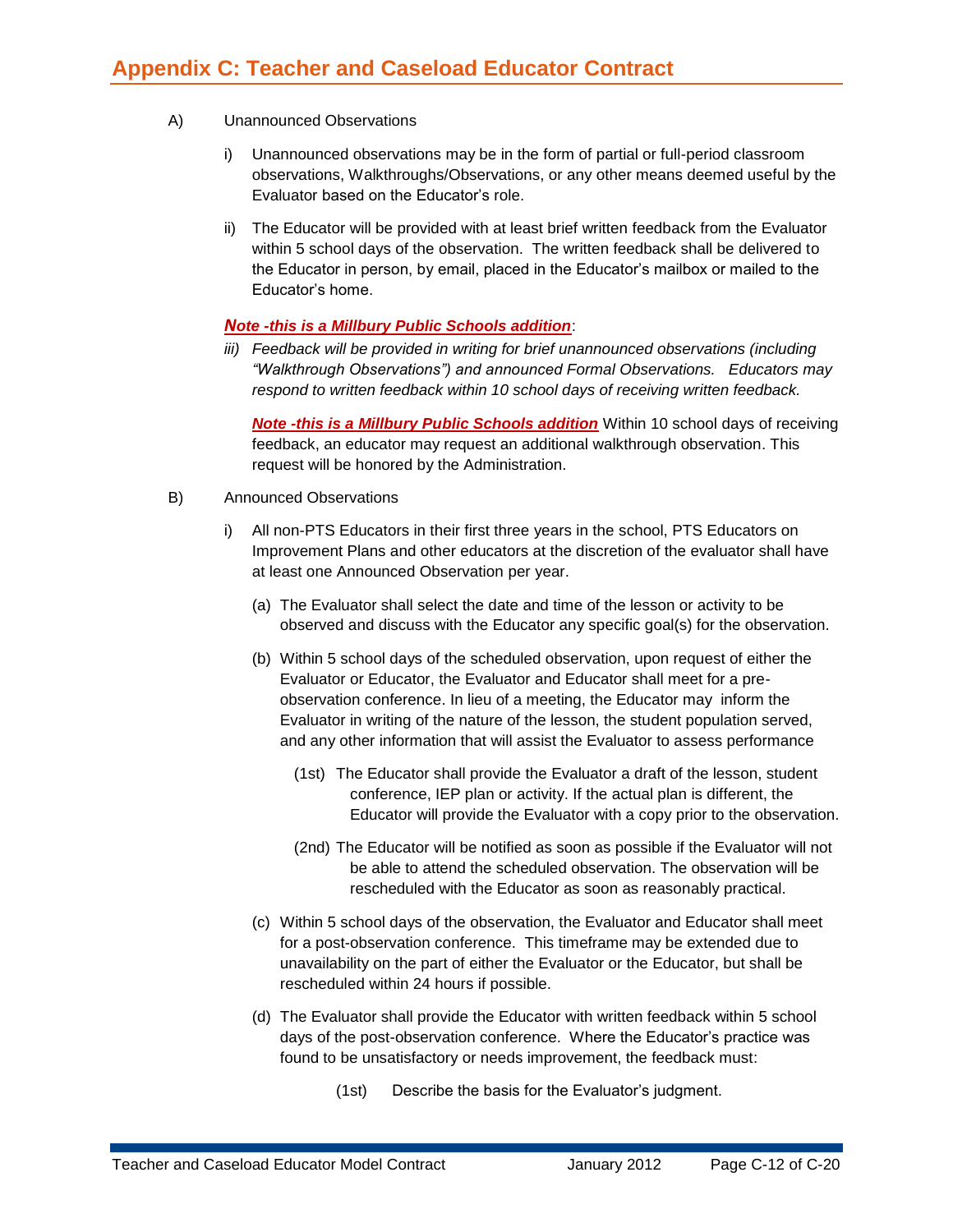- (2nd) Describe actions the Educator should take to improve his/her performance.
- (3rd) Identify support and/or resources the Educator may use in his/her improvement.
- (4th) State that the Educator is responsible for addressing the need for improvement.

#### 11) **Evaluation Cycle: Formative Evaluation (Mid-Cycle)**

- A) A specific purpose for evaluation is to promote student learning, growth and achievement by providing Educators with feedback for improvement. Evaluators are expected to give targeted constructive feedback to Educators based on their observations of practice, examination of artifacts, and analysis of multiple measures of student learning, growth and achievement in relation to the Standards and Indicators of Effective Teaching Practice.
- B) The Formative Evaluation report provides written feedback and ratings to the Educator about his/her progress towards attaining the goals set forth in the Educator Plan, performance on Performance Standards and overall, or both.
- C) Educators on one year plans receive a Formative Evaluation report by March  $1<sup>st</sup>$ . Educators on two year Self-Directed Growth Educator Plans receive a Formative Evaluation report near the end of the first year of the two year cycle. The Educator's performance rating for that year shall be assumed to be the same as the previous summative rating unless evidence demonstrates a significant change in performance in which case the rating on the performance standards may change, and the Evaluator may place the Educator on a different Educator plan, appropriate to the new rating.
- D) The Formative Evaluation report provides written feedback and ratings to the Educator about his/her progress towards attaining the goals set forth in the Educator Plan, performance on each performance standard and overall, or both.
- E) By February 1<sup>st</sup> for NPTS or May 1<sup>st</sup> for PST engaging in Formative Evaluation, the Educator shall provide to the Evaluator evidence of family outreach and engagement, fulfillment of professional responsibility and growth, and progress on attaining professional practice and student learning goals. The educator may also provide to the evaluator additional evidence of the educator's performance against the four Performance Standards.
- F) The Evaluator shall complete the Formative Evaluation report and provide a copy to the Educator. All Formative Evaluation reports must be signed by the Evaluator and delivered face-to-face, by email or to the Educator's school mailbox or home.
- G) The Evaluator and the Educator will meet before the Friday of February vacation (NPTS) to discuss the Formative Evaluation report.
- H) The Educator may reply in writing to the Formative Evaluation report within 5 school days of receiving the report.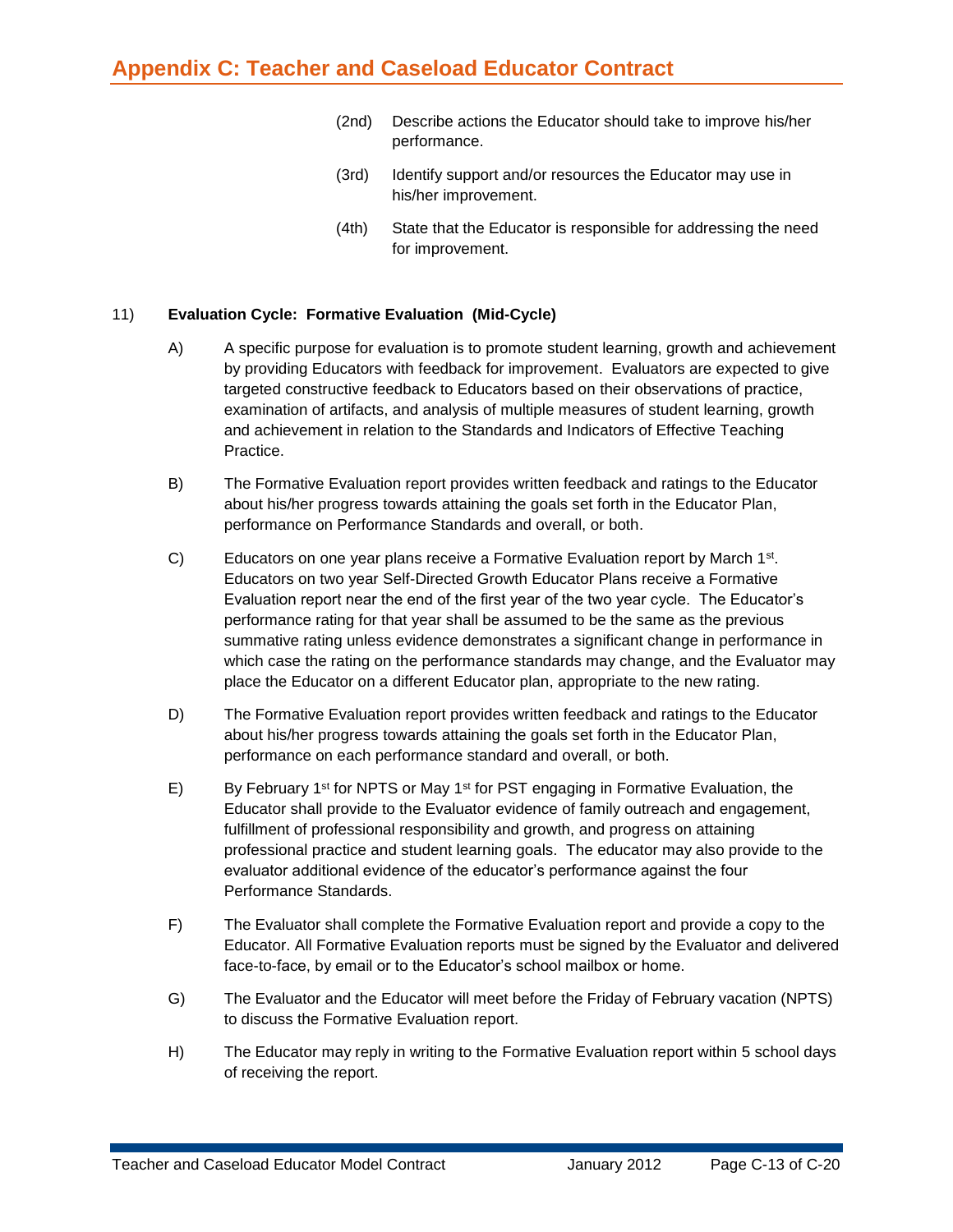- I) The Educator shall sign the Formative Evaluation report by within 5 school days of receiving the report. The signature indicates that the Educator received the Formative Evaluation report in a timely fashion. The signature does not indicate agreement or disagreement with its contents.
- J) As a result of the Formative Evaluation report, the Evaluator may change the activities in the Educator Plan.
- K) If the rating in the Formative Evaluation report differs from the last summative rating the Educator received, the Evaluator may place the Educator on a different Educator Plan, appropriate to the new rating.

#### 12) **Evaluation Cycle: Summative Evaluation**

- **A)** The evaluation cycle concludes with a summative evaluation report. For Educators on a one or two year Educator Plan, the summative report must be written and provided to the Educator no later than five (5) school days before the end of the school year.
- B) The Evaluator determines a rating on each standard and an overall rating based on the Evaluator's professional judgment, an examination of evidence against the Performance Standards and evidence of the attainment of the Educator Plan goals.
- C) The professional judgment of the primary Evaluator shall determine the overall summative rating that the Educator receives.
- D) The evaluation rating will be moderate for all educators. If an educator wishes to receive a high impact rating they must meet with their evaluator and provide evidence based on multiple categories. The evaluator has the final determination based on evidence to either keep a moderate rating or to provide a high impact rating.
- E) To be rated proficient overall, the Educator shall, at a minimum, have been rated proficient on the Curriculum, Planning and Assessment and the Teaching All Students Standards of Effective Teaching Practice.
- F) By May 1<sup>st</sup>, the Educator shall provide to the Evaluator evidence of family outreach and engagement, fulfillment of professional responsibility and growth, and progress on attaining professional practice and student learning goals. The educator may also provide to the evaluator additional evidence of the educator's performance against the four Performance Standards.
- G) The Summative Evaluation report should recognize areas of strength as well as identify recommendations for professional growth.
- H) The Evaluator shall deliver a signed copy of the Summative Evaluation report to the Educator face-to-face, by email or to the Educator's school mailbox or home no later than the last day of the school year.
- **I)** The Evaluator shall meet with the Educator rated needs improvement or unsatisfactory to discuss the summative evaluation. The meeting shall occur **no later than May 15th .**
- J) The Evaluator may meet with the Educator rated proficient or exemplary to discuss the summative evaluation, if either the Educator or the Evaluator requests such a meeting.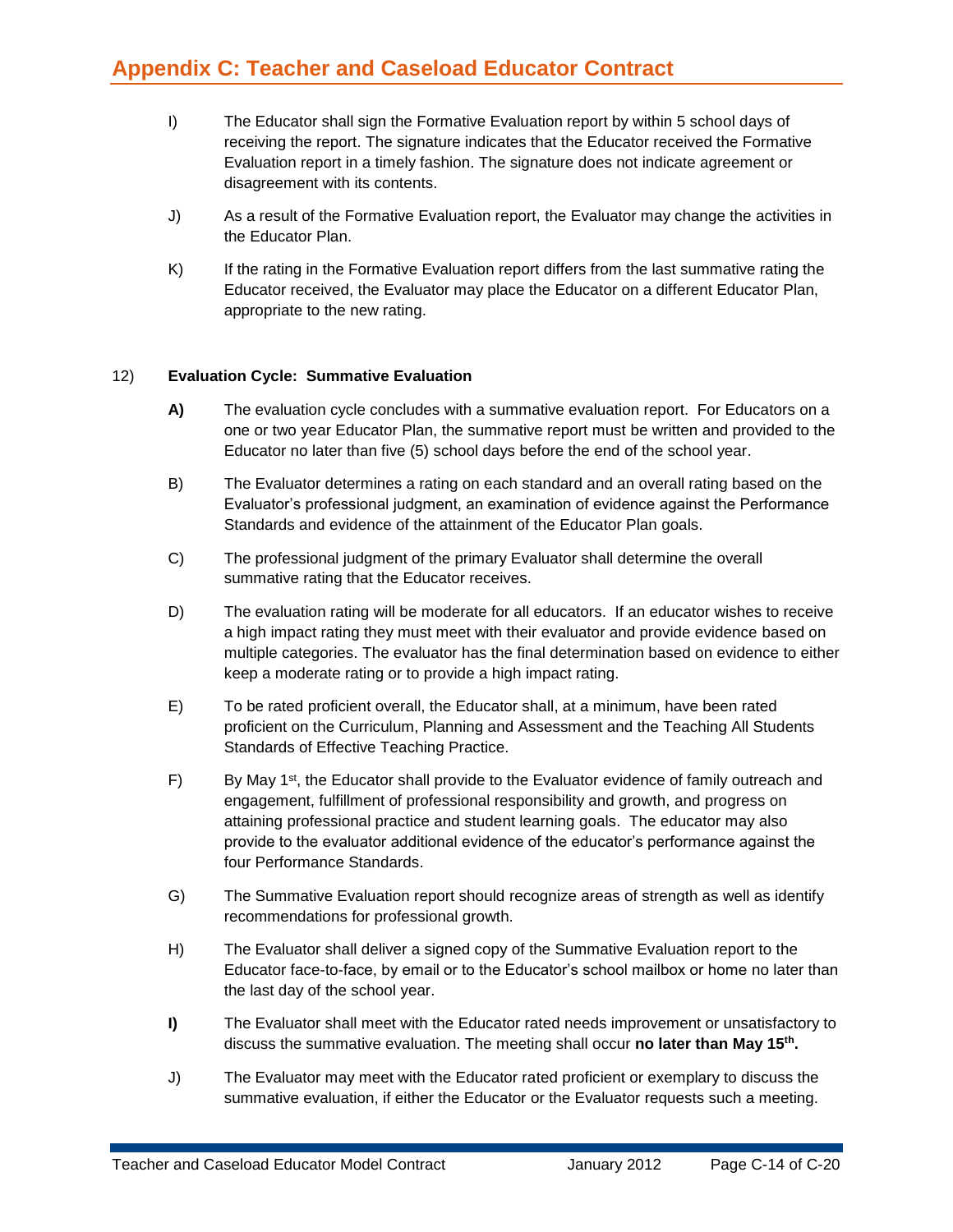The meeting shall occur no later than five (5) school days before the end of the school year.

- K) Upon mutual agreement, the Educator and the Evaluator may develop the Self-Directed Growth Plan for the following year during the meeting on the Summative Evaluation report.
- L) The Educator shall sign the final Summative Evaluation report by the last day of the school year. The signature indicates that the Educator received the Summative Evaluation report in a timely fashion. The signature does not indicate agreement or disagreement with its contents.
- M) The Educator shall have the right to respond in writing to the summative evaluation which shall become part of the final Summative Evaluation report.
- N) A copy of the signed final Summative Evaluation report shall be filed in the Educator's personnel file.

#### 13) **Educator Plans – General**

- A) Educator Plans shall be designed to provide Educators with feedback for improvement, professional growth, and leadership; and to ensure Educator effectiveness and overall system accountability. The Plan must be aligned to the standards and indicators and be consistent with district and school goals.
- B) The Educator Plan shall include, but is not limited to:
	- i) At least one goal related to improvement of practice tied to one or more Performance Standards;
	- ii) At least one goal for improvement of student's learning, growth and achievement under the Educator's responsibility;
	- iii) An outline of actions the Educator must take to attain the goals and benchmarks to assess progress. Actions must include specified professional development and learning activities that the Educator will participate in as a means of obtaining the goals, as well as other support that may be suggested by the Evaluator or provided by the school or district. Examples may include but are not limited to coursework, self-study, action research, curriculum development, study groups with peers, and implementing new programs.
- C) It is the Educator's responsibility to attain the goals in the Plan and to participate in any trainings and professional development provided through the state, district, or other providers in accordance with the Educator Plan.

#### 14) **Educator Plans: Developing Educator Plan**

- A) The Developing Educator Plan is for all Educators without PTS, and, at the discretion of the Evaluator, Educators with PTS in new assignments.
- B) The Educator shall be observed and evaluated at least annually.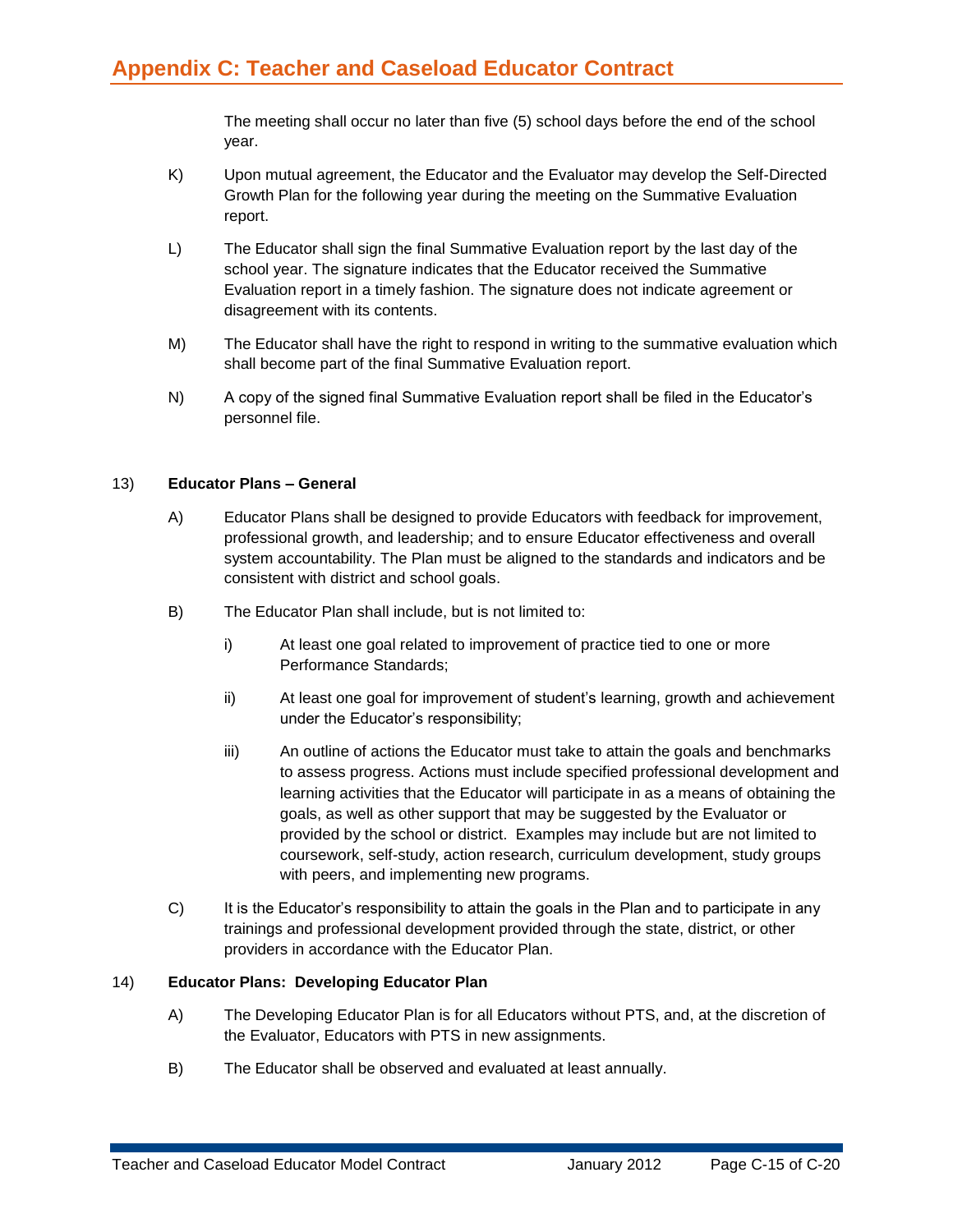#### 15) **Educator Plans: Self-Directed Growth Plan**

A) A Two-year Self-Directed Growth Plan is for those Educators with PTS who have an overall rating of proficient or exemplary, and whose impact on student learning is moderate or high. A formative evaluation report is completed at the end of year 1 and a summative evaluation report at the end of year 2.

#### 16) **Educator Plans: Directed Growth Plan**

- A) A Directed Growth Plan is for those Educators with PTS whose overall rating is needs improvement.
- B) The goals in the Plan must address areas identified as needing improvement as determined by the Evaluator.
- C) The Evaluator shall complete a summative evaluation for the Educator at the end of the period determined by the Plan, but at least annually, and four weeks prior to the originally scheduled last day of school.
- D) For an Educator on a Directed Growth Plan whose overall performance rating is at least proficient, the Evaluator will place the Educator on a Self-Directed Growth Plan for the next Evaluation Cycle.
- E) For an Educator on a Directed Growth Plan whose overall performance rating is not at least proficient, the Evaluator will rate the Educator as unsatisfactory and will place the Educator on an Improvement Plan for the next Evaluation Cycle.

#### 17) **Educator Plans: Improvement Plan**

- A) An Improvement Plan is for those Educators with PTS whose overall rating is unsatisfactory.
- B) The parties agree that in order to provide students with the best instruction, it may be necessary from time to time to place an Educator whose practice has been rated as unsatisfactory on an Improvement Plan of no fewer than 30 calendar days and no more than one school year. In the case of an Educator receiving a rating of unsatisfactory near the close of one school year, the Improvement Plan may include activities that occur during the summer before the next school year begins.
- C) The Evaluator must complete a summative evaluation for the Educator at the end of the period determined by the Evaluator for the Plan.
- D) An Educator on an Improvement Plan shall be assigned a Supervising Evaluator (see definitions). The Supervising Evaluator is responsible for providing the Educator with guidance and assistance in accessing the resources and professional development outlined in the Improvement Plan. The primary evaluator may be the Supervising Evaluator.
- E) The Improvement Plan shall define the problem(s) of practice identified through the observations and evaluation and detail the improvement goals to be met, the activities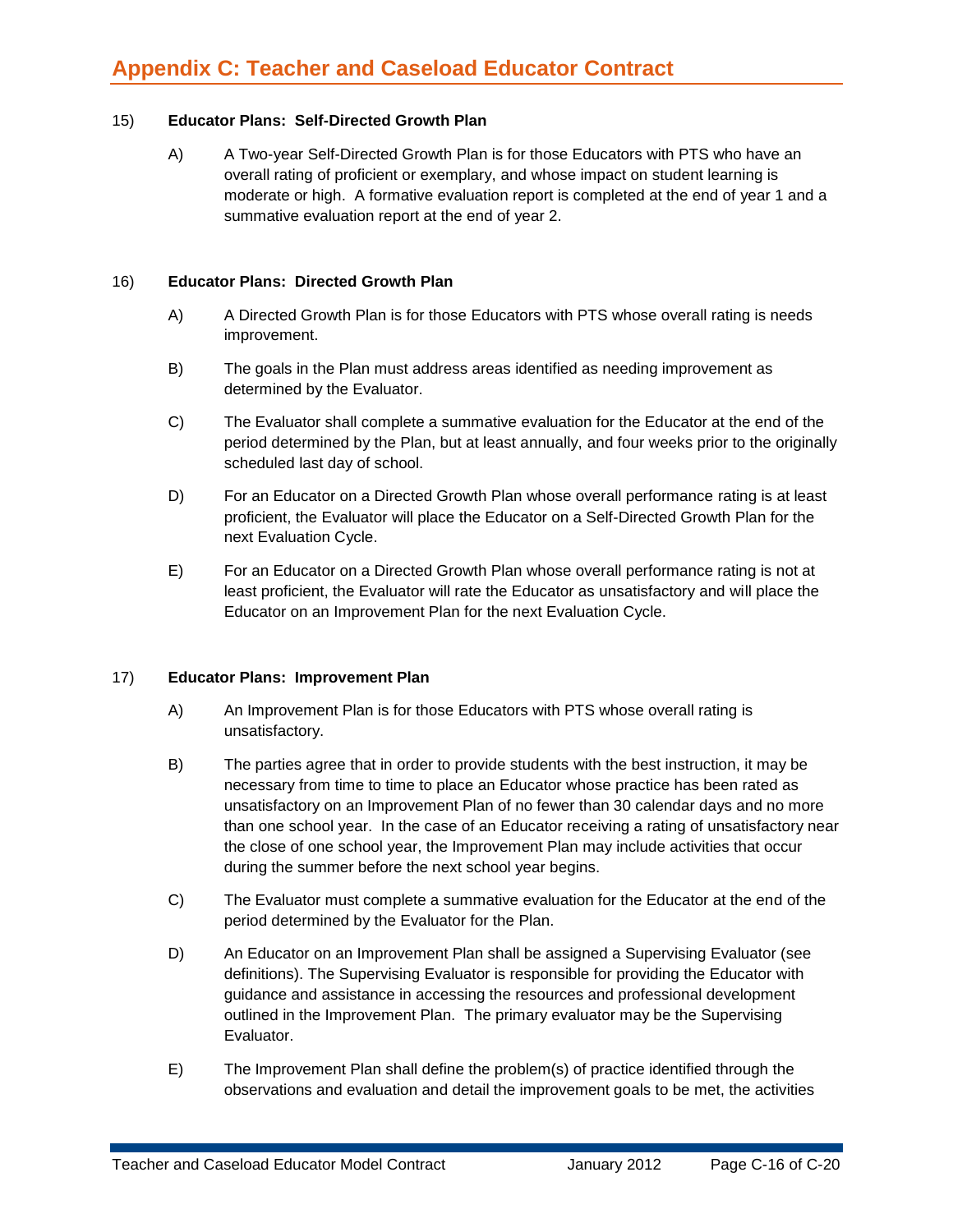the Educator must take to improve and the assistance to be provided to the Educator by the district.

- F) The Improvement Plan process shall include:
	- i) Within ten school days of notification to the Educator that the Educator is being placed on an Improvement Plan, the Evaluator shall schedule a meeting with the Educator to discuss the Improvement Plan. The Evaluator will develop the Improvement Plan, which will include the provision of specific assistance to the Educator.
	- ii) The Educator may request that a representative of the Millbury Teachers Association attend the meeting(s).
	- iii) If the Educator consents, the Employee Organization/Association will be informed that an Educator has been placed on an Improvement Plan.
- G) The Improvement Plan shall:
	- i) Define the improvement goals directly related to the performance standard(s) and/or student learning outcomes that must be improved;
	- ii) Describe the activities and work products the Educator must complete as a means of improving performance;
	- iii) Describe the assistance that the district will make available to the Educator;
	- iv) Articulate the measurable outcomes that will be accepted as evidence of improvement;
	- v) Detail the timeline for completion of each component of the Plan, including at a minimum a mid-cycle formative assessment report of the relevant standard(s) and indicator(s);
	- vi) Identify the individuals assigned to assist the Educator which must include minimally the Supervising Evaluator; and,
	- vii) Include the signatures of the Educator and Supervising Evaluator.
- H) A copy of the signed Plan shall be provided to the Educator. The Educator's signature indicates that the Educator received the Improvement Plan in a timely fashion. The signature does not indicate agreement or disagreement with its contents.
- I) Decision on the Educator's status at the conclusion of the Improvement Plan.
	- i) All determinations below must be made four weeks prior to the originally scheduled last day of school. One of four decisions must be made at the conclusion of the Improvement Plan:
		- (a) If the Evaluator determines that the Educator has improved his/her practice to the level of proficiency, the Educator will be placed on a Self-Directed Growth Plan.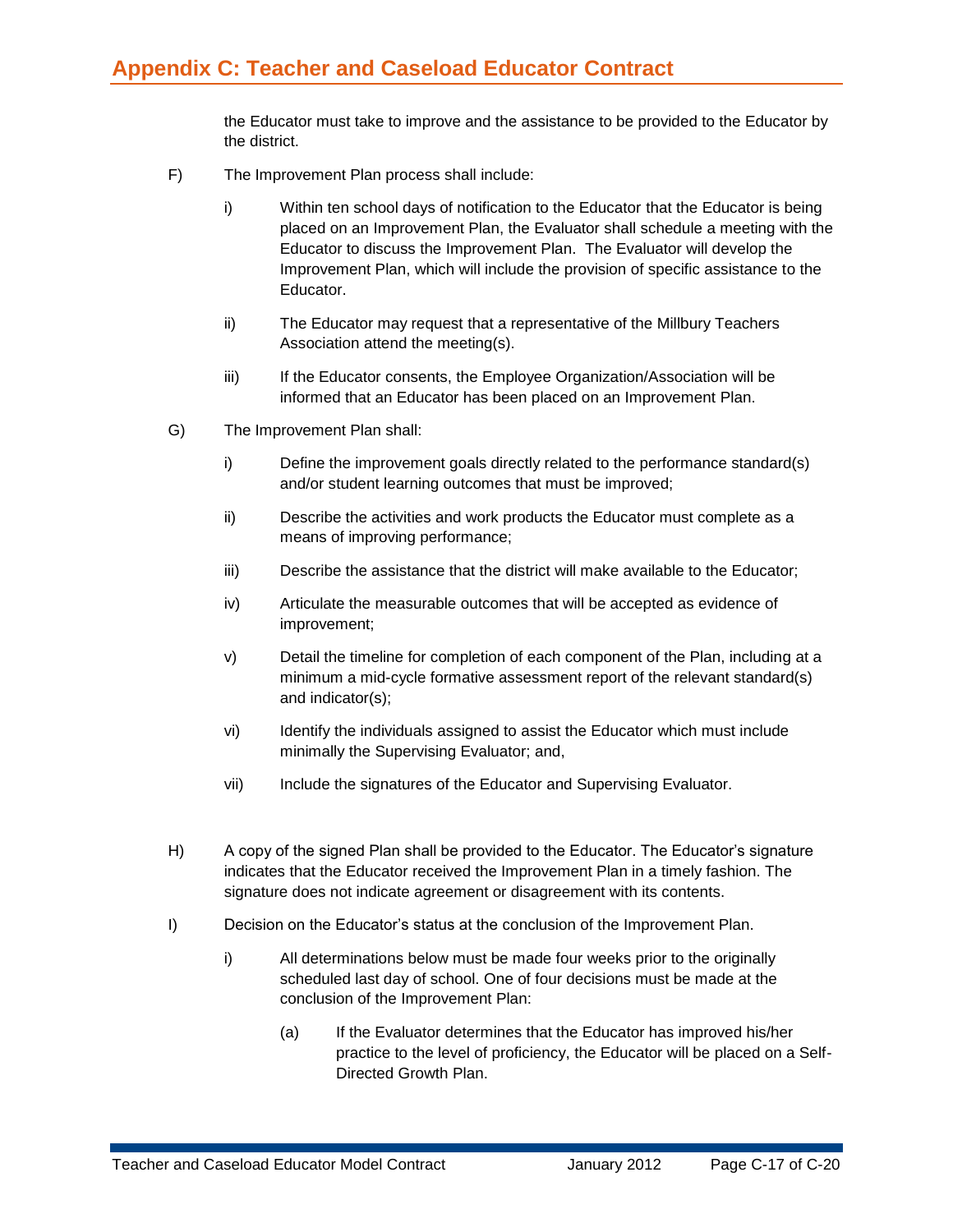- (b) In those cases where the Educator was placed on an Improvement Plan as a result of his/her summative rating at the end of his/her Directed Growth Plan, if the Evaluator determines that the Educator is making substantial progress toward proficiency, the Evaluator shall place the Educator on a Directed Growth Plan.
- (c) In those cases where the Educator was placed on an Improvement Plan as a result of his/her Summative rating at the end of his/her Directed Growth Plan, if the Evaluator determines that the Educator is not making substantial progress toward proficiency, the Evaluator shall recommend to the superintendent that the Educator be dismissed.
- (d) If the Evaluator determines that the Educator's practice remains at the level of unsatisfactory, the Evaluator shall recommend to the superintendent that the Educator be dismissed.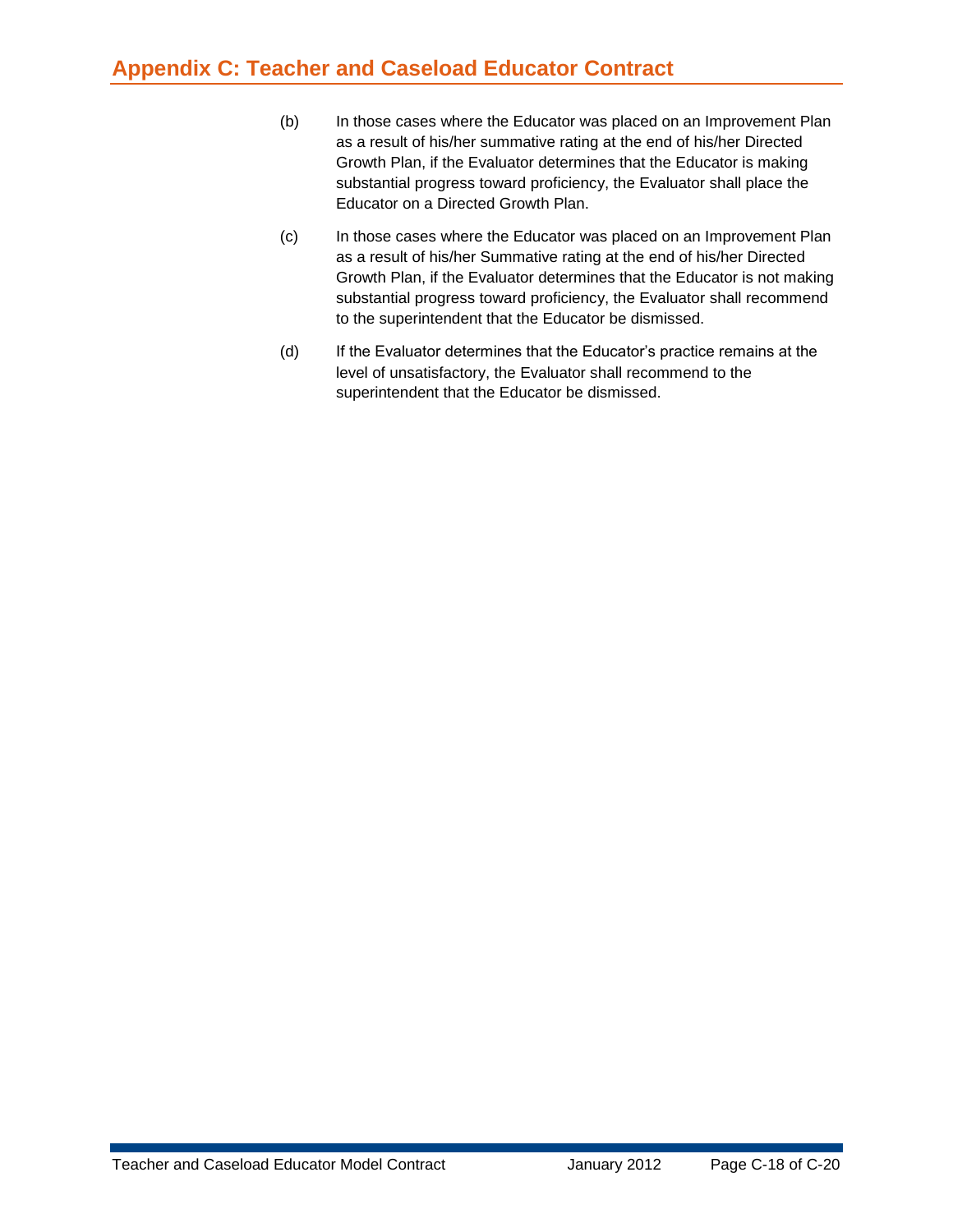#### **20. Important Deadlines**

October 1st – Self-Assessment and Draft Goals

October  $15<sup>th</sup>$  – PTS and NPTS meeting to discuss completed goals

November 1st – Goals Approved

November 15<sup>th</sup> – 1<sup>st</sup> Walkthrough Completed (NPTS)

February 1<sup>st</sup> – Evidence for Formative Evaluation Due (NPTS)

Friday Before Feb. Vacation – Formal Observation Completed (NPTS)

Friday Before Feb. Vacation - Formative Evaluation meeting(NPTS)

Prior to March 1<sup>st</sup> – Formative Evaluations to be shared with Staff

May 1<sup>st</sup> – Evidence for Formative/Summative Evaluations Due

Formative/Summative Meetings may begin

May 15<sup>th</sup> – All Walkthroughs/Observations Complete

5 days prior to end of school – Evaluations due to be shared with all Staff